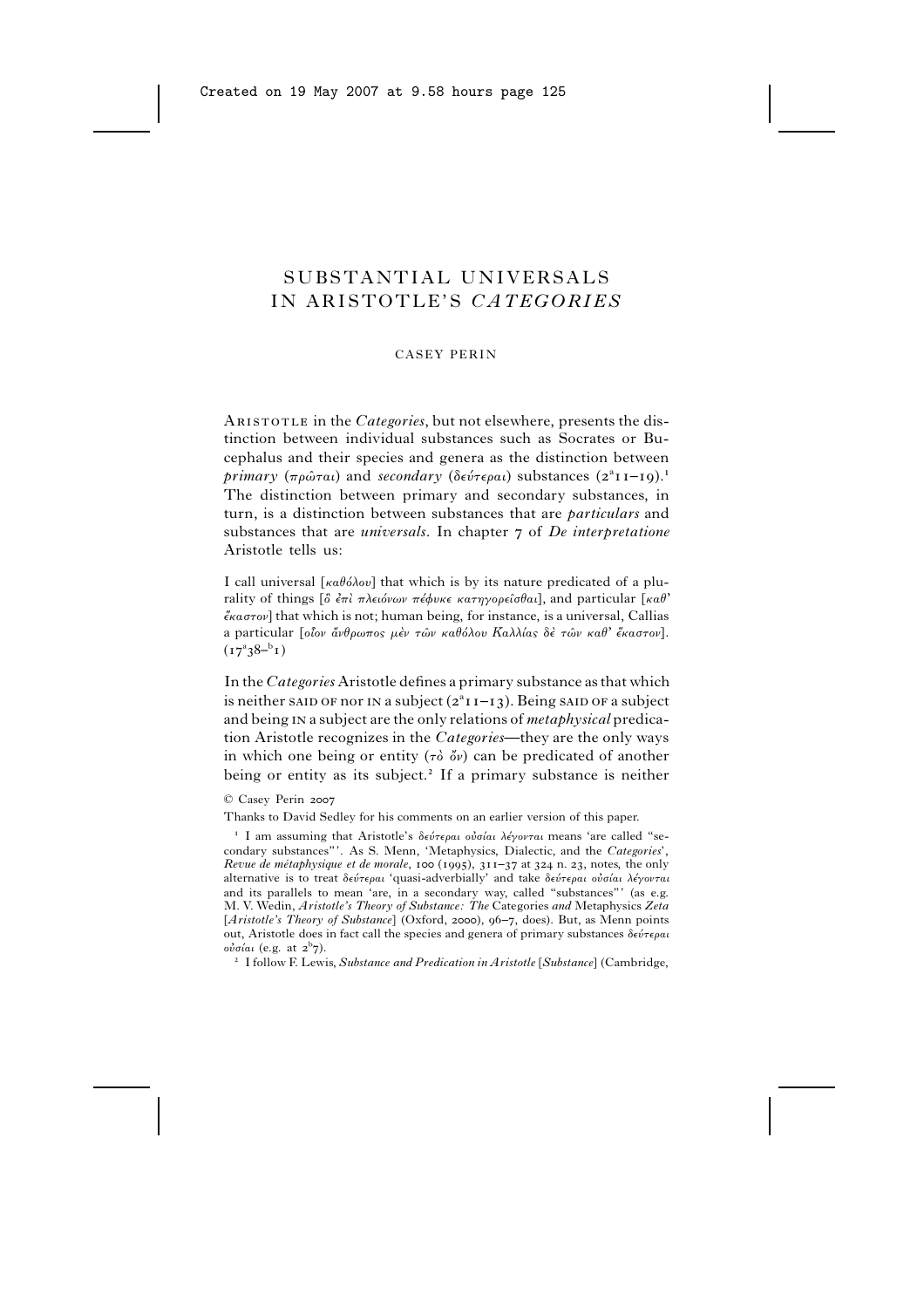said of nor in a subject, then a primary substance is not predicated of anything. *A fortiori* it is not predicated of a plurality of things. Therefore, according to the definitions of 'universal' and 'particular' Aristotle gives in *De interpretatione*, a primary substance is not a universal but a particular. In the *Categories* a secondary substance is the species or genus of a primary substance  $(2^a 14-19)$ . The species human being, for instance, is SAID OF, and so predicated of, all individual human beings (Socrates, Callias, Coriscus, etc.). The genus animal is SAID OF, and so predicated of, its species (human being, horse, dog, etc.) as well as all individual animals (Socrates, Bucephalus the horse, Fido the dog, etc.). Since a secondary substance is predicated of more than one being or entity as its subject, it is not a particular but a universal.3 The question I want to try to

1991), and W. R. Mann, *The Discovery of Things: Aristotle's* Categories *and their Context* [*Discovery*] (Princeton, 2000), in capitalizing the names of the predication relations introduced in chapter 2 of the *Categories* in order to indicate that these names are technical terms. For the relations being said of and being IN a subject as relations of metaphysical (or, as it is sometimes called, ontological) rather than linguistic predication, see especially J. L. Ackrill, *Aristotle's* Categories *and* De interpretatione [*Aristotle's* Categories] (Oxford, 1963), 75–6; A. Code, 'On the Origins of Some Aristotelian Theses about Predication' ['Origins'], in J. Bogen and J. McGuire (eds.), *How Things Are* (Dordrecht, 1985), 101–31 at 103–4; id., 'Aristotle: Essence and Accident' ['Essence'], in R. Grandy and R. Warner (eds.), *Philosophical Grounds of Rationality: Intentions, Categories, and Ends* (Oxford, 1986), 411–39 at 414–23; and Lewis, *Substance*, 4 n. 4 and 54–6. The use of 'metaphysical predication' for the genus of which the relations being said of and being IN are the species is *my* usage (and the usage of other commentators on the *Categories)*. However, this usage reflects the way in which Aristotle sometimes, though not always or even usually, uses κατηγορείσθαι in the *Categories*. Aristotle often uses κατηγορείσθαι as a variant of  $\lambda \epsilon y \epsilon \sigma \theta \alpha \iota$  in its technical sense as denoting the SAID OF relation:  $I^b$ 10–15,  $2^3$ 37,  $2^b$ 15,  $3^a$ 3<sup>-b</sup>4, and possibly 1<sup>b</sup>22. He no less often uses κατηγορείσθαι to denote the relation of *linguistic* predication, i.e. the relation which a linguistic item (a name ("συμα) or account (λόγος)) bears to a non-linguistic item:  $2^{b}22-5$ ,  $2^{b}28-30$ ,  $3^{a}16-20$ . But on at least two occasions he uses κατηγορείσθαι to denote the genus of which the relations being sAID OF and being IN are the species. At  $2^b$ 31 he says that 'of the things predicated' (τῶν κατηγορουμένων) of a primary substance, only secondary substances reveal that primary substance. Here, as Aristotle indicates at  $2^b$ 35–6, the things that are  $\kappa \alpha \tau \eta \gamma o \rho \epsilon \hat{\iota} \tau \alpha \rho$  of a primary substance include non-substantial items, e.g. paleness or running. But non-substantial items are in a primary substance. So here κατηγορείσθαι is used in a way that includes the being IN relation. At  $3^4$  κατηγορεΐσθαι denotes the relation in which, on the one hand, both secondary substances and all non-substantial items stand to primary substances, and, on the other hand, all non-substantial items stand to secondary substances. That relation can only be the relation—metaphysical predication—of which being sAID OF and being IN are the species.

<sup>3</sup> This point is made explicitly by Aristotle at  $3<sup>b</sup>17-18$ : secondary substances such as the species human being and the genus animal are 'said of many things' ( $\kappa a \tau \dot{\alpha}$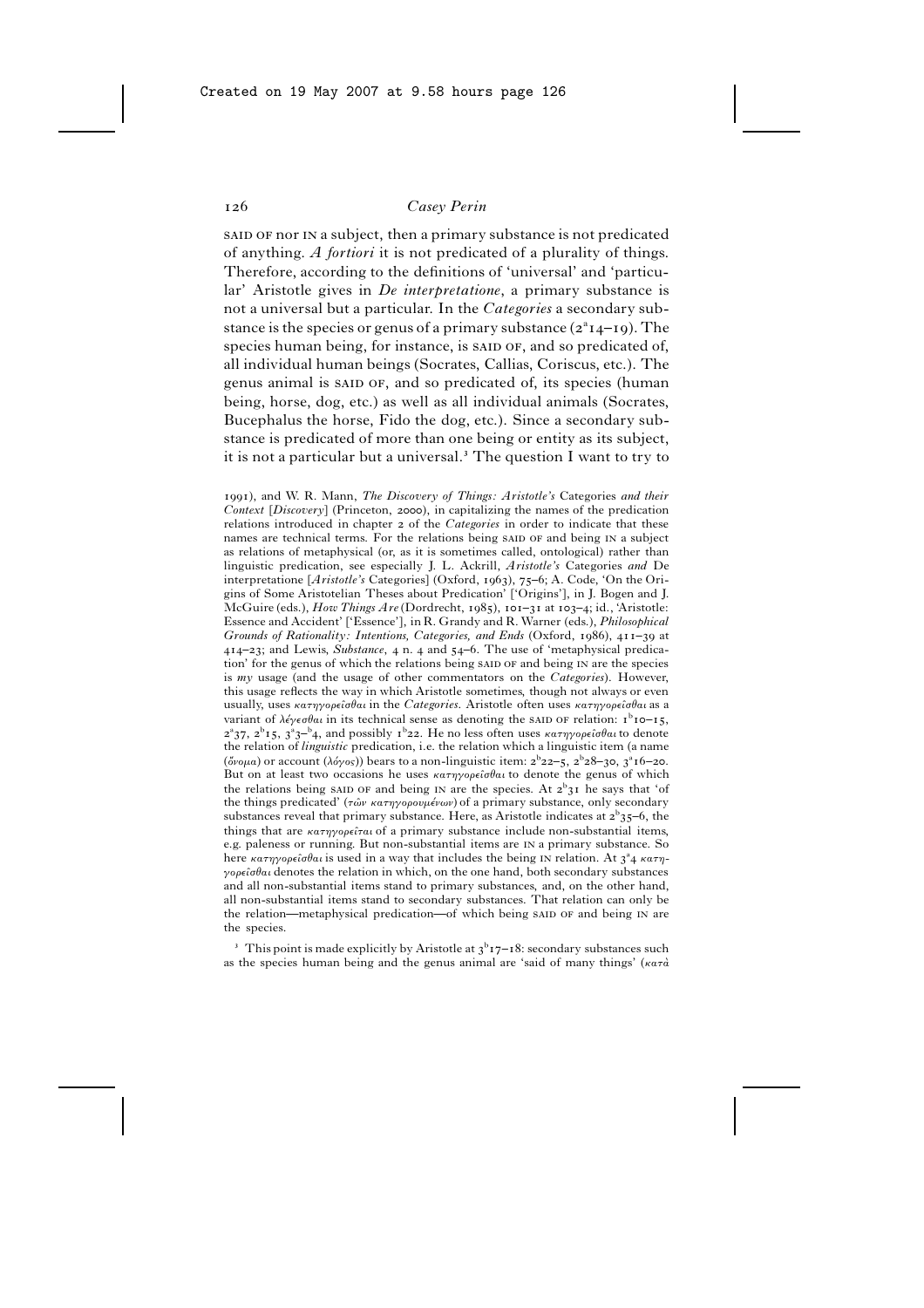answer here is why, according to Aristotle in the *Categories*, certain universals such as the species human being or the genus animal are *substances*.

Aristotle appears to answer this question in the following passage  $(2^{b}29-37)$ :

It is reasonable  $[\epsilon \cdot \hat{i} \kappa \hat{\sigma} \tau \omega_{S}]$  that, after primary substances, their species and genera should be the only other things called secondary substances  $\delta \epsilon \nu \tau \epsilon$ - $\varphi$ αι ούσίαι]. For only they, of things predicated, reveal the primary substance  $\mu$ όνα γάρ δηλοί τήν πρώτην ούσίαν τών κατηγορουμένων]. For if someone is to say of the individual human being  $[\tau \delta v \tau \nu \alpha \alpha \alpha v \partial \rho \omega \pi \nu v]$  what he is  $[\tau \alpha \omega \sigma \sigma \nu]$  $\epsilon \sigma \tau \psi$ , it will be proper to give the species or the genus  $\tau \delta \mu \epsilon \psi \epsilon \delta \delta \delta \delta \eta \tau \delta$ γένος  $\hat{a}$ ποδιδούς οικείως  $\hat{a}$ ποδώσει] (and more informative to give 'human being' than 'animal'). But to give any of the other things will be improper  $\left[\frac{\partial \lambda \partial \sigma \rho}{\omega s}\right]$ , for example to give 'pale' or 'runs' or anything like that. So it is reasonable that these should be the only other things called substances.<sup>4</sup>

According to Aristotle here something is a substance, albeit a secondary one, if it 'reveals' or 'discloses'  $(\delta \eta \lambda o \hat{\imath})$  a primary substance. Call this *the disclosure condition for secondary substance*. Something 'reveals' or 'discloses' a primary substance if and only if mention of that thing constitutes a correct answer to the question 'What is it?' (τί έστιν;) asked about that primary substance. Aristotle in this passage claims that *only* the species and genera of primary substances satisfy the disclosure condition for secondary substance, but he fails to explain why this is so. Suppose I ask about some primary substance, e.g. Socrates, 'What is it?' Strictly speaking this question is *not* a request for a definition of Socrates. For on Aristotle's view in the *Categories*, and throughout the *Organon*, the objects of definition—that is, those beings or entities that are definable—are universals, not particulars, and Socrates is a particular.<sup>5</sup> None the less, Socrates or any other particular is something essentially, and in asking the question 'What is it?' about Socrates I am asking what Socrates is essentially. So a being or entity will be mentioned in a

πολλών . . . λέγεται). Cf. Pr. An. 1. 27, 43<sup>a</sup>25-42; Metaph. Z 13, 1038<sup>b</sup>11-12; and T. H. Irwin, *Aristotle's First Principles* (Oxford, 1988), 56 and 503 n. 22.

<sup>4</sup> Translations from the *Categories* draw on those by Ackrill in Ackrill, *Aristotle's* Categories, and S. M. Cohen and G. B. Matthews in S. M. Cohen, P. Curd, and C. D. C Reeve (eds.), *Readings in Ancient Greek Philosophy: From Thales to Aristotle*, 3rd edn. (Indianapolis, 2005), 656–62.

<sup>5</sup> For this point see especially Code, 'Origins', 112–13.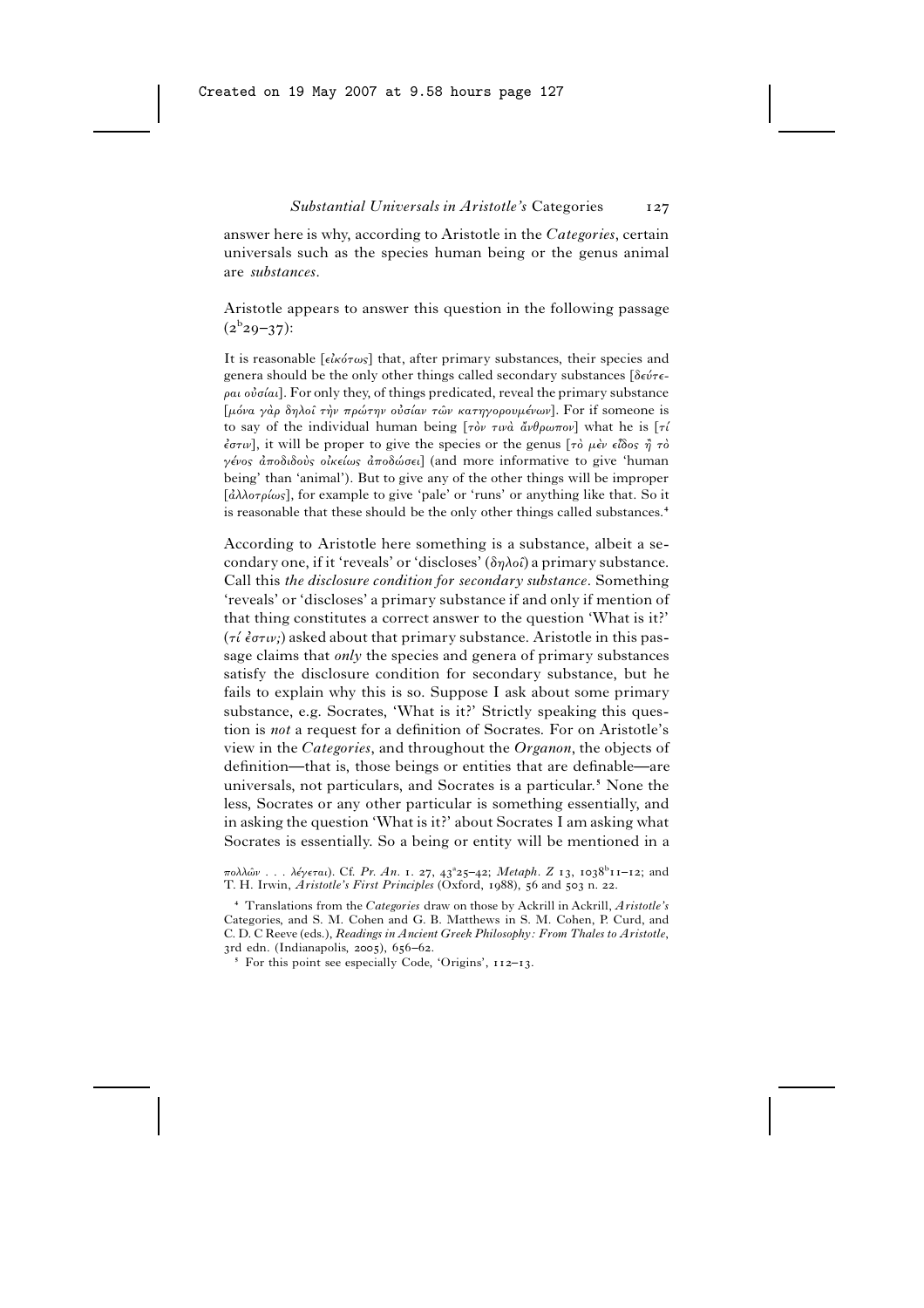correct answer to this question, and so will satisfy the disclosure condition for secondary substance, only if that being or entity is something that Socrates is essentially.

Now let lower-case letters  $(x, y)$  be beings or entities, i.e. nonlinguistic items, and let upper-case letters *(X*, *Y*, *L)* be linguistic items. So let *X* be the name of *x*, *Y* be the name of *y*, and *L* be the account of y.<sup>6</sup> In the *Categories* the said of relation is the relation of essential predication: if  $y$  is said of  $x$ , then  $y$  is something  $x$  is essentially.<sup>7</sup> Aristotle claims by implication that this is so when he claims that 'if something is said of a subject  $[\tau \hat{\omega} v \kappa a \theta$ '  $\hat{v}$ ποκειμένου λεγομένων] both its name [τοὖνομα] and its account [τὸν λόγον] are necessarily predicated of the subject  $\lceil \kappa \alpha \tau \eta \gamma$ ορείσθαι του  $\hat{v}$ ποκειμένου]' (2<sup>a</sup>19–21). According to Aristotle here, if *y* is said of, and so *metaphysically* predicated of, *x*, then both the *name* of  $y$  (=  $Y$ ) and the *account* of  $y (= L)$  are *linguistically* predicated of *x*. Linguistic predication is a relation between a linguistic item—a name or an account—and a being or entity.8 The name *Y* is linguistically predicable of *x* if and only if the sentence

(1) *X* is *Y*

is true; and the account *L* is linguistically predicable of *x* if and only if the sentence

(2) *X* is *L*

is true. Aristotle's claim at  $2^{a}19-21$  is that if *y* is SAID OF *x*, then (1) and (2) are true, and consequently the name *Y* and the account *L* are linguistically predicable of *x*.

What follows from the fact that the account of *y* is linguistically predicable of *x*? The account of *y* is a *complete* answer to the question 'What is it?' asked about *y*. The question 'What is it?' is a request for a description of what it is to be *y* or, equivalently, of the essence of *y*. This description has the form of a list of *all* of the beings or entities that are *essentially* predicated of *y*. If the account of *y* is linguistically predicable of  $x$ , then all of the beings or entities that are essentially predicated of *y* are essentially predicated of *x*. According to Aristotle, then, if  $y$  is said of  $x$ , everything that is

6 I borrow this useful notation from Mann, *Discovery*, 42.

<sup>7</sup>See Code, 'Origins', 103–4, and 'Essence', 429–31.

<sup>8</sup> On the distinction between metaphysical and linguistic predication, see Code, 'Origins', 111–12, and 'Essence', 422–3; Lewis, *Substance*, 4.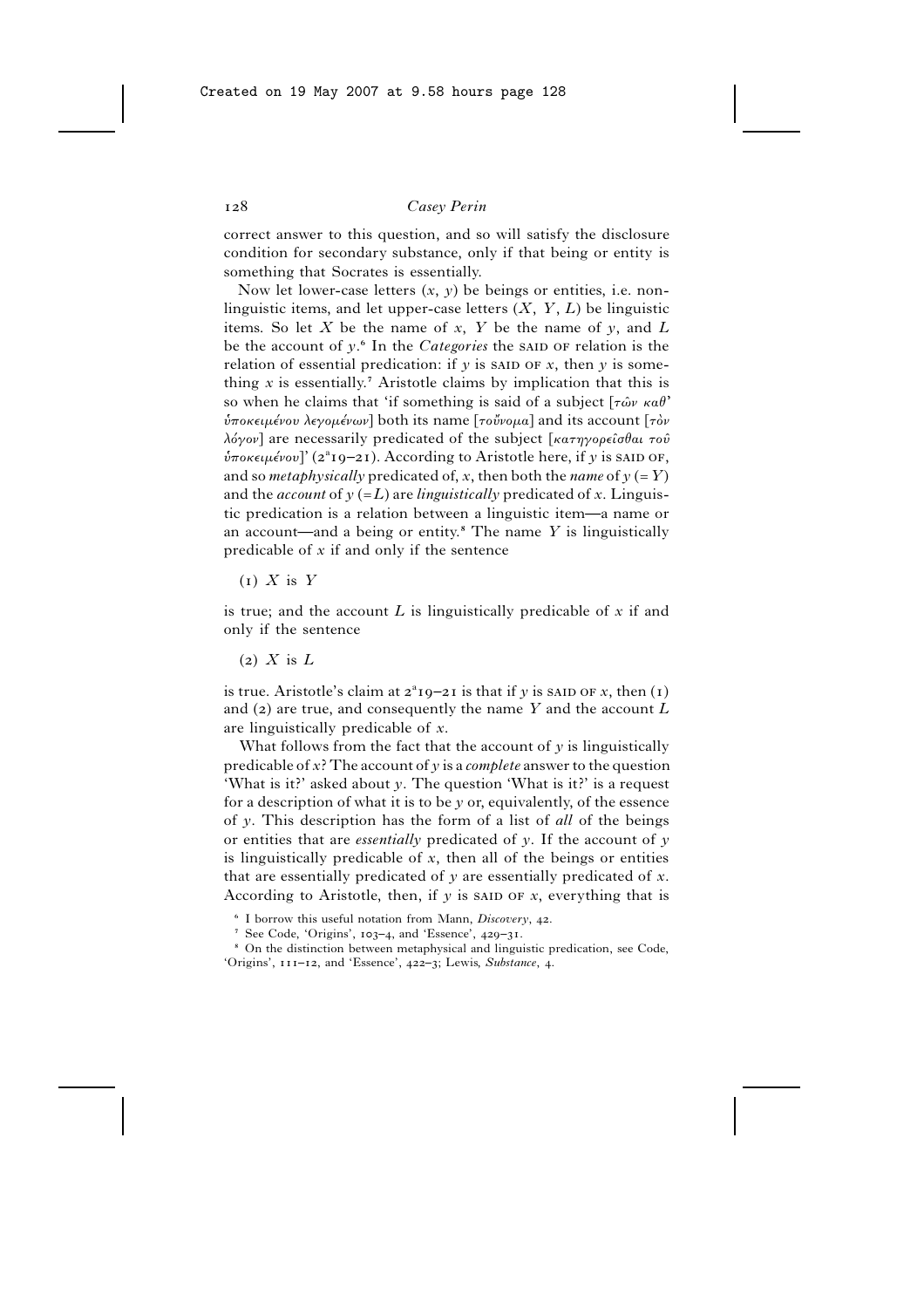essentially predicated of *y* is essentially predicated of *x*: what it is to be  $y$  (=the essence of  $y$ ) is, or at least is part of, what it is to be  $x$  (= the essence of  $x$ ). That is why the account that answers the question 'What is it?' asked about  $y (= L)$  is linguistically predicable of *x*, and so is the answer, or at least part of the answer, to the question 'What is it?' asked about  $x$ .<sup>9</sup> If this is so, then the said of relation is the relation of essential predication. (The qualifications here are required because it does not follow from the fact that everything essentially predicated of *y* is essentially predicated of *x* that everything essentially predicated of *x* is essentially predicated of *y*, i.e. that the essence of *y* exhausts the essence of *x*. For Aristotle this is sometimes the case: if *y* is an *infima* species (e.g. the species human being) and *x* is a member of the species (e.g. Socrates), then the essence of *y* just is, and so exhausts, the essence of *x*. That is why, as Aristotle indicates in the *Topics*, the account of what the species human being is—i.e. the definition of the species—is the same as the account of what Socrates or any other human being is.10 But if *x* is a species (e.g. human being) and *y* is a genus to which that species belongs (e.g. animal), then the essence of *y* is part, but only part, of the essence of *x*.)

Both the species and the genus of a primary substance are said of that primary substance. Since the sAID of relation is the relation of essential predication, its species and genus are each something a primary substance is essentially. If this is so, then the question 'What is it?' asked about a primary substance can be answered correctly by mentioning the species or genus of that primary substance. Both the species and the genus of a primary substance, therefore, satisfy the disclosure condition for secondary substance.

In this context, as in others, Aristotle's treatment in the *Ca*tegories of differentiae is problematic.<sup>11</sup> For, on the one hand, dif-

<sup>&</sup>lt;sup>9</sup> Cf. the remarks on  $2^{a}19-21$  in M. Furth, *Substance, Form, and Psyche: An Aristotelian Metaphysics* [*Substance, Form, and Psyche*] (Cambridge, 1988), 23.

 $10$  *Top*. 6. 1, 139<sup>3</sup>26-7: 'the definition of human being must be true of every human being' (δεί γαρ τον του άνθρώπου δρισμον κατά παντος ανθρώπου άληθεύεσθαι). See also *Top.* 7. 4, 154<sup>a</sup>17–18, where Aristotle says that a species is a synonym (συνώνυμον) of its members. The definition of the species human being is not the same as the definition of Socrates—for, according to Aristotle, there is no definition of Socrates or of any other particular. But since the species human being is the essence of Socrates, the definition of that species will be an account of what Socrates is essentially. For this point see especially Code, 'Origins', 112–13.

<sup>&</sup>lt;sup>11</sup> On the problems with the status of differentia in the *Categories*, see Ackrill, Aristotle's Categories, 85-7; H. Granger, 'Aristotle on Genus and Differentia' ['Aris-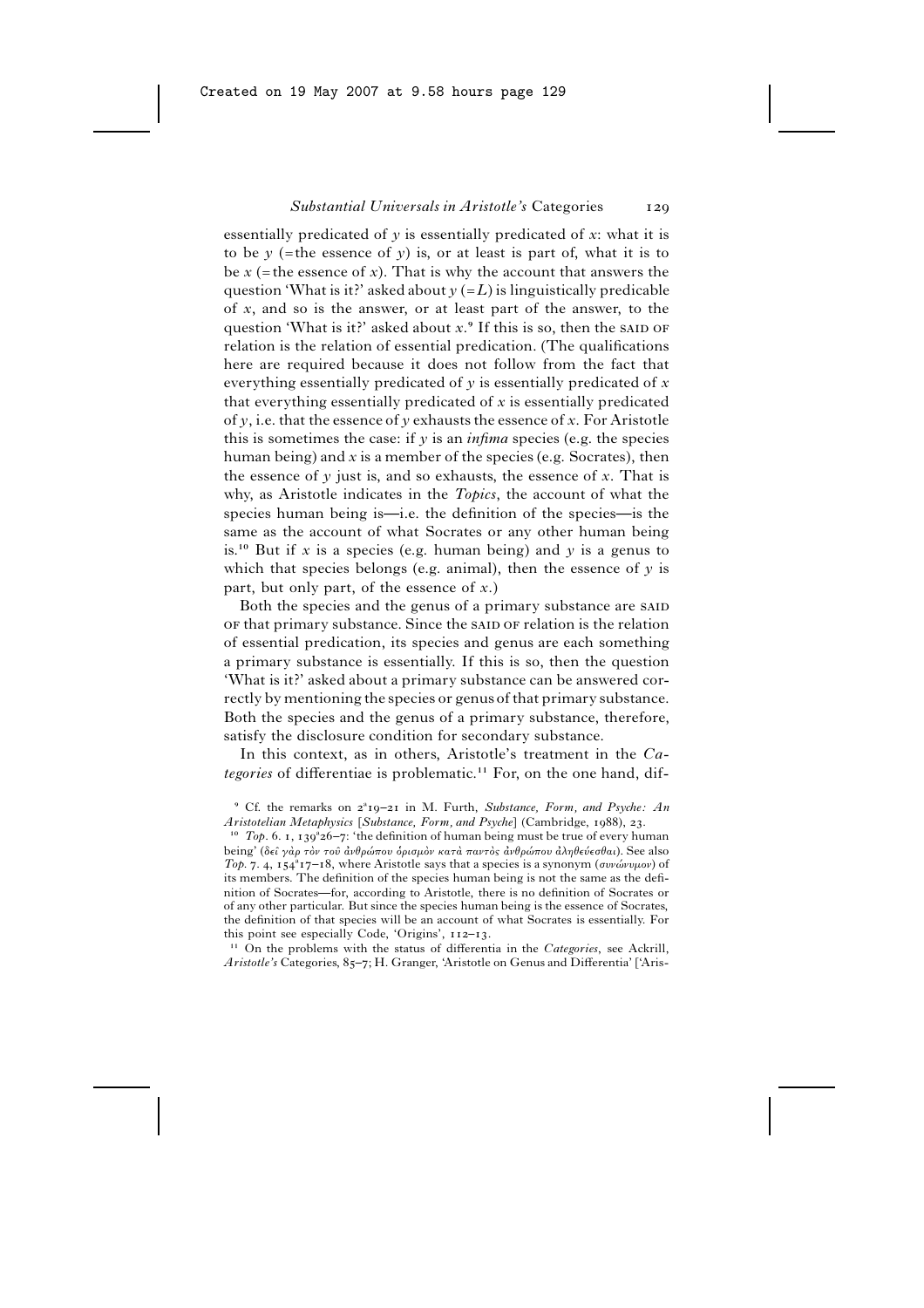ferentiae are *not* secondary substances—that is the clear implication of Aristotle's remark at  $3^2$ 21–2, and it is no less clearly implied by Aristotle's claim at  $2^b$ 36–7 that the species and genera of primary substances are the *only* secondary substances. Yet, on the other hand, a differentia is SAID OF, not IN, the primary substance of which it is predicated, and so it is something that primary substance is essentially. Since this is so, it appears that the question 'What is it?' asked about a primary substance can be answered correctly by mentioning a differentia predicated of that primary substance and, therefore, that differentiae satisfy the disclosure condition for secondary substance.12 Now according to Aristotle in the *Categories*, and elsewhere, a differentia occurs in only one genus.<sup>13</sup> For this reason it is not possible to mention a differentia without thereby referring to the genus in which that differentia occurs. So an answer to the 'What is it?' question that mentions a differentia also refers to, even if it does not mention, the genus in which that differentia occurs. Since the combination of a genus and differentia is a species, any answer to the question 'What is it?' that mentions only a differentia, but thereby refers to the genus in which that differentia occurs, is equivalent to an answer that mentions a species. So Aristotle's view in the *Categories might* be that while the question 'What is it?' asked about a primary substance can be answered correctly by mentioning a differentia predicated of that primary substance, strictly speaking it is not that differentia but the species which it in part constitutes that satisfies the disclosure condition for secondary substance.<sup>14</sup>

If we bracket the problems raised by Aristotle's treatment of differentiae, then in the *Categories* the species and genera of primary substances satisfy the disclosure condition for secondary substance, and they are the *only* things that do so. For, first, the question 'What

totle'], *Journal of the History of Philosophy*, 22 (1984), 1–24 at 9–11; and Mann, *Discovery*, 194–5.

<sup>12</sup> Cf. *Top.* 7. 3,  $153^317-18$ , and 7. 5,  $154^327-8$ , where Aristotle claims that both the genus and the differentia are predicated in the what-it-is (εν τώ τί έστι... κατηγορο3νται). For a discussion of these and other passages in the *Topics* where Aristotle assimilates differentiae to genera, see Granger, 'Aristotle', 7-9.

<sup>13</sup> *Cat.*  $1^{b}16-17$ ; *Top.* 1. 15,  $107^{b}19-20$ ; 6. 6,  $144^{b}12-13$ . See also the comments in Ackrill, *Aristotle's* Categories, 76–7.

14 See Irwin, *Aristotle's First Principles*, 64–5, for a similar point made in the context of arguing that Aristotle has good reasons in the *Categories* for taking differentiae to be secondary substances.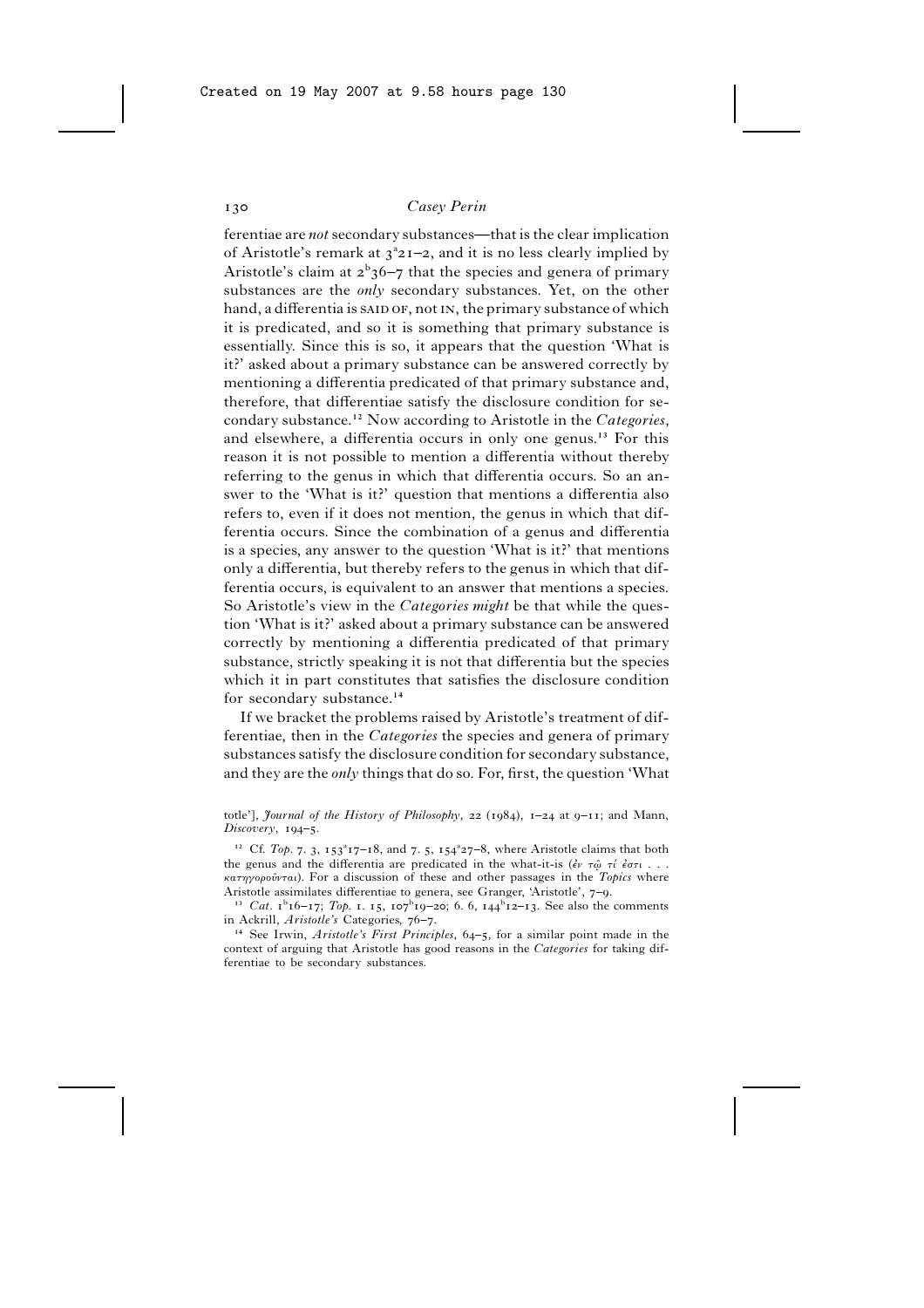is it?' asked about a primary substance is not answered correctly simply by giving the proper name of that primary substance.<sup>15</sup> (Suppose, for example, that someone pointing at a horse asks 'What is it?' and I answer 'Bucephalus'.) The proper name of a primary substance denotes a primary substance and not a *predicable*—a being or entity that is predicated of another being or entity as its subject. *A fortiori*, the proper name of a primary substance does not denote anything that is essentially predicated of that primary substance. If this is so, then in giving the proper name of a primary substance I do not thereby mention something that primary substance is essentially. Second, according to Aristotle any answer to the question 'What is it?' asked about Socrates that mentions a predicable other than Socrates' species or genus—for instance, a quality of Socrates such as his paleness or something Socrates is doing, e.g. running—will be incorrect. For it mentions something Socrates happens to be rather than something Socrates is essentially: Socrates can cease to be pale or to be running without ceasing to be Socrates.

So, to sum up this part of the discussion, Aristotle claims that the only things that satisfy the disclosure condition for secondary substance are the species and genera of primary substances. He also claims that the species and genera of primary substances are the only secondary substances. It follows that according to Aristotle satisfaction of the disclosure condition is not only sufficient, but also necessary, for something to be a secondary substance. So the fact that in the *Categories* some universals but not others are substances, albeit secondary ones, is to be explained by the fact that some universals but not others satisfy the disclosure condition for secondary substance.<sup>16</sup>

I want to suggest, however, that in the *Categories* the status of the species and genera of primary substances as themselves substances is a more complicated matter. For why, we might ask, does something qualify as a substance, albeit a secondary one, in virtue of satisfying the disclosure condition? What is the connection between, on the one hand, being something that can be mentioned as a correct answer to the question 'What is it?' asked about a pri-

16 Cf. Wedin, *Aristotle's Theory of Substance*, 94.

<sup>&</sup>lt;sup>15</sup> Thanks to David Sedley for bringing this possibility to my attention.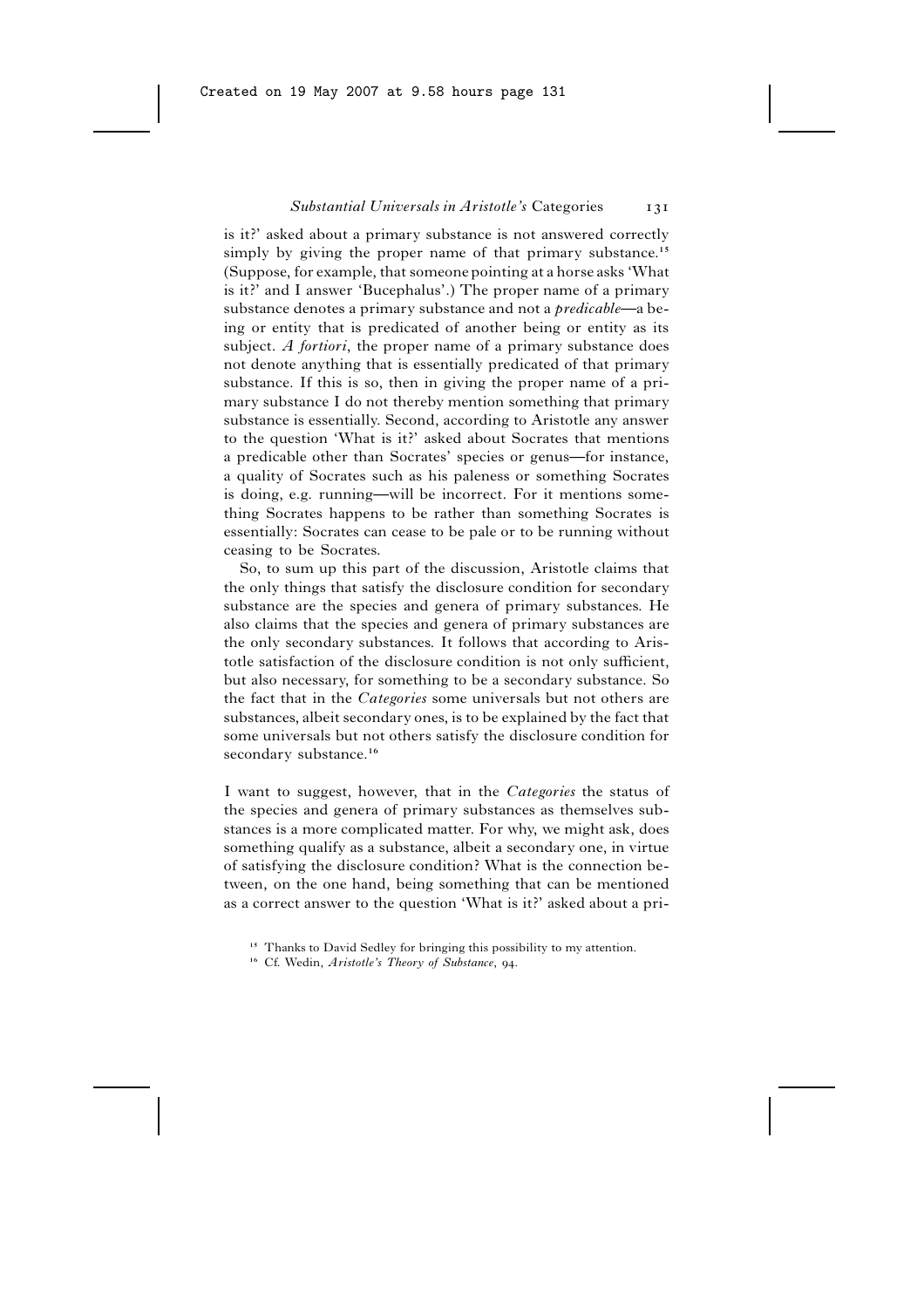mary substance and, on the other hand, being a *substance*, albeit a secondary one?

In the absence of any connection of this sort it might appear as though for Aristotle in the *Categories* there is not one but two ways in which something can be a substance. For any primary substance *x*, there is some species  $\epsilon$  and some genus  $\gamma$  such that *x* belongs to ε and γ. In virtue of belonging to ε and γ, *x* is not just a particular but a particular such-and-such, e.g. a particular human being or horse or animal. The species and genus of a primary substance are each something that primary substance is essentially: a human being is something Socrates is essentially, an animal is something Bucephalus the horse is essentially, etc. That is why the species and genus of a primary substance—and, again bracketing the problems raised by differentiae, only these—satisfy the disclosure condition for secondary substance. So for Aristotle in the *Categories* something can be a substance *either* by being a primary substance like Socrates *or* by being what a primary substance is essentially, that is, by being the being or substance (*οὐσία*) *of* a primary substance.<sup>17</sup>

On this line of thought the term 'substance' ( $o\dot{v}$ σία) applies both to Socrates and to his species or genus. But the account of what it is to be a substance that is true of Socrates is different from the account of what it is to be a substance that is true of his species or genus.18 For what it is for Socrates' species or genus to be a substance is for it to be what something else—Socrates and his ilk—is essentially, and that is *not* what it is for Socrates to be a substance. So Socrates and his genus or species are homonyms ( $\delta \mu \omega \nu \mu a$ ) with respect to the term or name ( $\delta \nu \omega \mu a$ ) 'substance', and 'substance' has one meaning when it is applied to Socrates and a different meaning when it is applied to his species or genus. This, however, cannot be Aristotle's view in the *Categories*. For there he claims that primary substances such as Socrates or Bucephalus are substances 'most of all' ( $\mu \hat{\alpha} \lambda \hat{\sigma} \tau \alpha$ ,  $2^{\alpha} I I^{-1} Z$ ,  $2^{\beta} I 7$ ). Now the claim that  $x$  is an  $F$  'most of all' is, or at least implies, the claim that there

<sup>&</sup>lt;sup>17</sup> If I have understood it correctly, something like this is the view in G. B. Matthews and S. M. Cohen, 'The One and the Many', *Review of Metaphysics*, 21 (1968), 630–55 at 632, who write: 'Every individual is an individual such-and-such. And so the such-and-such of an individual is also the being or substance  $(\omega \sigma \alpha)$  of the individual: it is what the individual is.'

<sup>&</sup>lt;sup>18</sup> My use of the awkward locution 'the account of what it is to be' is meant to render Aristotle's phrase λόγος της ουσίας in the definitions of homonymy and synonymy he gives at  $I^aI-I2$ .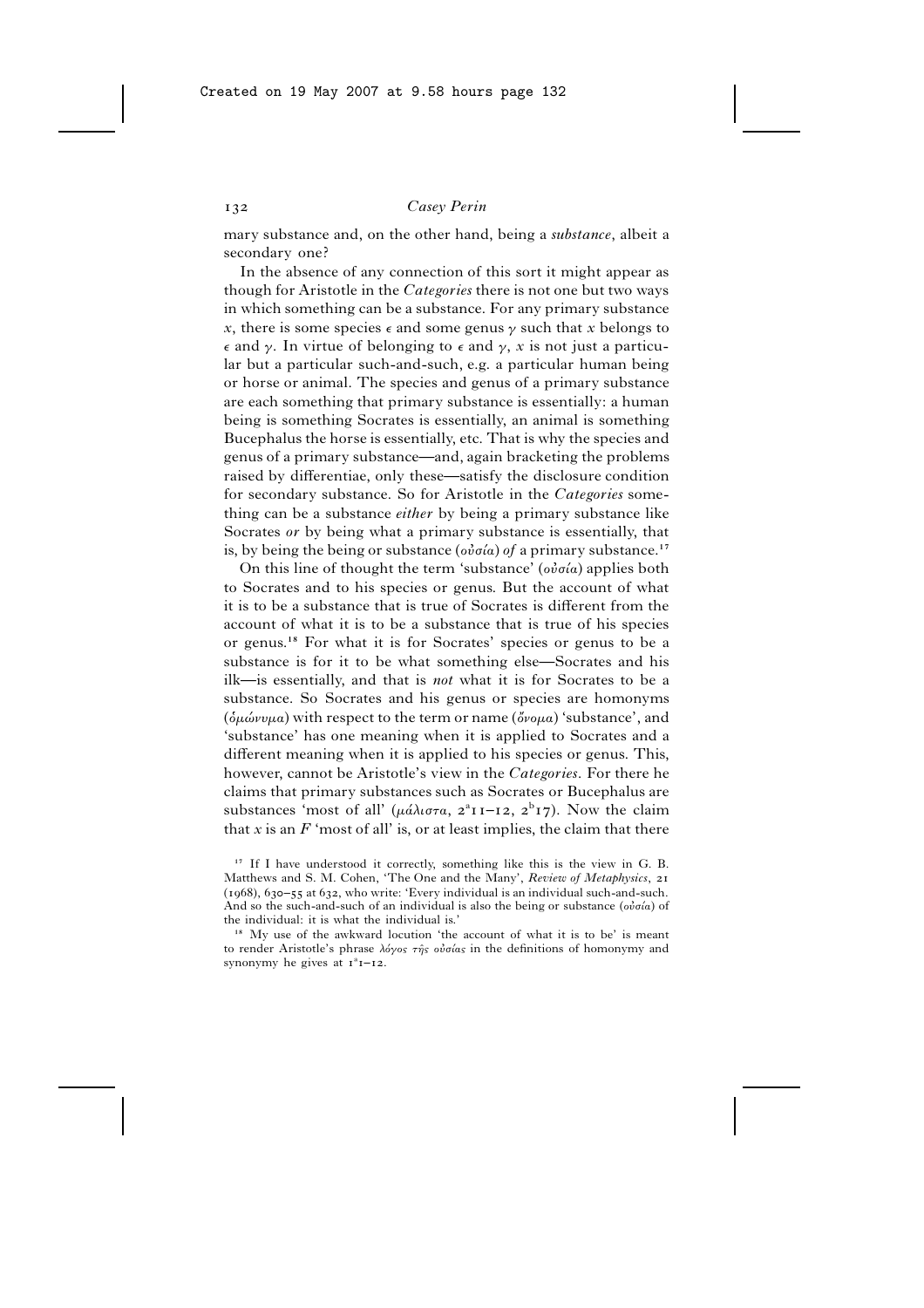is something else  $\gamma$  such that  $\gamma$  is an *F* and *x* is an *F* more than  $\gamma$ . And for Aristotle in the *Categories x* is an *F* more than *y* only if *x* and  $y$  are  $Fs$  in precisely the same sense, that is, only if the term or name '*F'* has the same meaning when it is applied to *x* as it has when it is applied to  $y<sup>19</sup>$ . If Socrates is a substance more than his species or genus, however, then the term 'substance' has the same meaning when it is applied to Socrates as it has when it is applied to his species or genus. And if that is so, then the account of what it is for Socrates to be a substance is the same as the account of what it is for his species or genus to be a substance.

We are still left, then, with the question why something qualifies as a substance, albeit a secondary one, in virtue of satisfying the disclosure condition. The answer to this question, I claim, comes in two parts. First, for Aristotle in the *Categories* the *general* notion of a substance is the notion of *a subject for inherence*. Inherence, or being in a subject, is one of the two relations of metaphysical predication Aristotle introduces in chapter 2 of the *Categories*. A substance, primary or secondary, is something which other things inhere in or are in. Second, a universal is a subject for inherence, and hence a substance, if and only if it satisfies the disclosure condition for secondary substance. So, on the view I shall now sketch, in the *Categories* certain universals but not others are substances because certain universals but not others are subjects for inherence.<sup>20</sup>

19 For this point see G. E. L. Owen, 'Logic and Metaphysics in Some Earlier Works of Aristotle', in id., *Logic, Science, and Dialectic: Collected Papers in Greek Philosophy* (Ithaca, NY, 1986), 180–99 at 195, who cites *Cat.*  $11^a12-13$  and *Phys.* 7. 4,  $249^{\degree}3$ –8. At *Cat.*  $3^{\degree}33$ – $4^{\degree}2$  Aristotle claims that for any two substances that are specimens of the same species or genus, one substance cannot be more or less a specimen of that species or genus—more or less a human being or horse or animal than the other substance. But that claim is compatible with the claim that a being or entity of one kind (Socrates) is a substance more than a being or entity of another kind (his species or genus).

<sup>20</sup> The view I defend here is, I think, similar to the one expressed by the remark in M. Frede, 'Individuals in Aristotle' ['Individuals'], in id., *Essays in Ancient Philosophy* (Minneapolis, 1987), 49–71 at 59, that 'Just as the individual objects are the subjects underlying all properties, so too the species and genera underlie all properties as subjects. Since this is what makes substances, species and genera also deserve to be called substances.' To say that the species and genera underlie all properties as subjects is just to say that all properties (except differentiae) inhere in or are in the species and genera. Frede does not, however, discuss what I call the disclosure condition for secondary substance, and he does not discuss whether or how the species and genera of primary substances 'underlie all properties as subjects' in virtue of satisfying the disclosure condition. The view I defend here is also similar to one suggested by remarks in Lewis, *Substance*, 64, and Furth, *Substance, Form, and Psyche*, 28–9.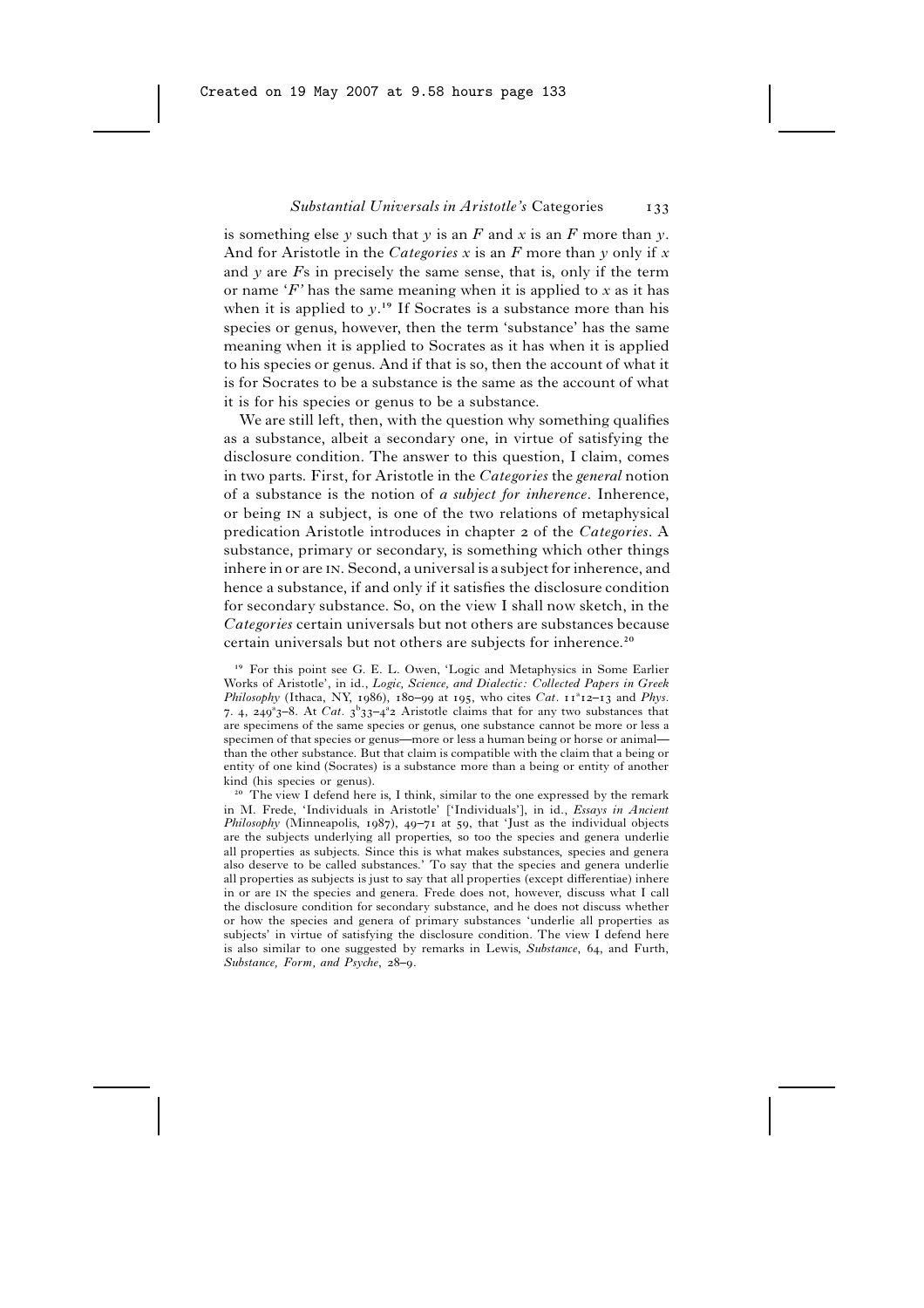In the *Categories* something is a *primary* substance in virtue of being an *ultimate* subject of predication.<sup>21</sup> An *ultimate* subject of predication is something of which other things are predicated while it itself is not predicated of anything. According to Aristotle 'it is because the primary substances are subjects for all other things and all other things are predicated of them or are in them, that they are called substances most of all'  $(2^{b}15-17)$ ; see also  $2^{b}37-3^{a}1$ ).<sup>22</sup> If something is not a primary substance, then it is a predicable, that is, a being or entity that is predicated of another being or entity as its subject. Aristotle's view in the *Categories* is that any predicable any secondary substance, any non-substantial item—is predicated of a primary substance. Since in the *Categories* there are only two relations of metaphysical predication, being said of a subject and being in a subject, Aristotle's view is that any predicable is either said of or in a primary substance. And since a primary substance is not itself a predicable, it is not predicated of any other being or entity as its subject. In this way primary substances are *subjects* for *all* other things, and Aristotle's claim is that this is the reason why primary substances are substances in the *primary* sense.

However, primary substances are not the *only* subjects of predication in the *Categories*. Non-substantial items are subjects for the said of relation, and therefore are subjects of predication, because they have essences.<sup>23</sup> If a non-substantial item  $x$  has an essence, then there is some predicable  $y$  such that  $y$  is said of, and so predicated of, *x*. White, for instance, is essentially a colour, colour is said of white, and so white is a subject of predication. Secondary substances, too, are subjects for the said of relation, and therefore are subjects of predication. For both the genus and the differentia of a species are SAID OF, and so predicated of, that species. But secondary substances, like primary substances and unlike non-

<sup>21</sup> For this point see Code, 'Essence', 431, and M. Frede, 'Substance in Aristotle's *Metaphysics*', in id., *Essays in Ancient Philosophy*, 72–80 at 73. Being an ultimate subject of predication is one of the two principal senses of 'substance' ( $o\dot{v}$ σία) distinguished in *Metaph.* ∆ 8. We might ask why the fact that something is an ultimate subject of predication qualifies it as a primary substance. I cannot pursue that question here, but for one answer to it see Lewis, *Substance*, 67–73.

<sup>&</sup>lt;sup>22</sup> 2<sup>b</sup>15–17: ἔτι αί πρῶται οὐσίαι διὰ τὸ τοῖς ἄλλοις ἅπασιν ὑποκεῖσθαι καὶ πάντα τὰ άλλα κατά τούτων κατηγορείσθαι ή έν ταύταις είναι διά τούτο μάλιστα ούσίαι λέγονται. Here, as at  $I^b$ 10–15 and elsewhere in the *Categories*, Aristotle uses κατηγορείσθαι as a variant of  $\lambda \epsilon y \epsilon \sigma \theta a \iota$  in its technical sense as denoting the SAID OF relation.

<sup>23</sup> For this point see Code, 'Essence', 431, who notes that in the *Categories* 'Substances and non-substances alike are endowed with essential natures.'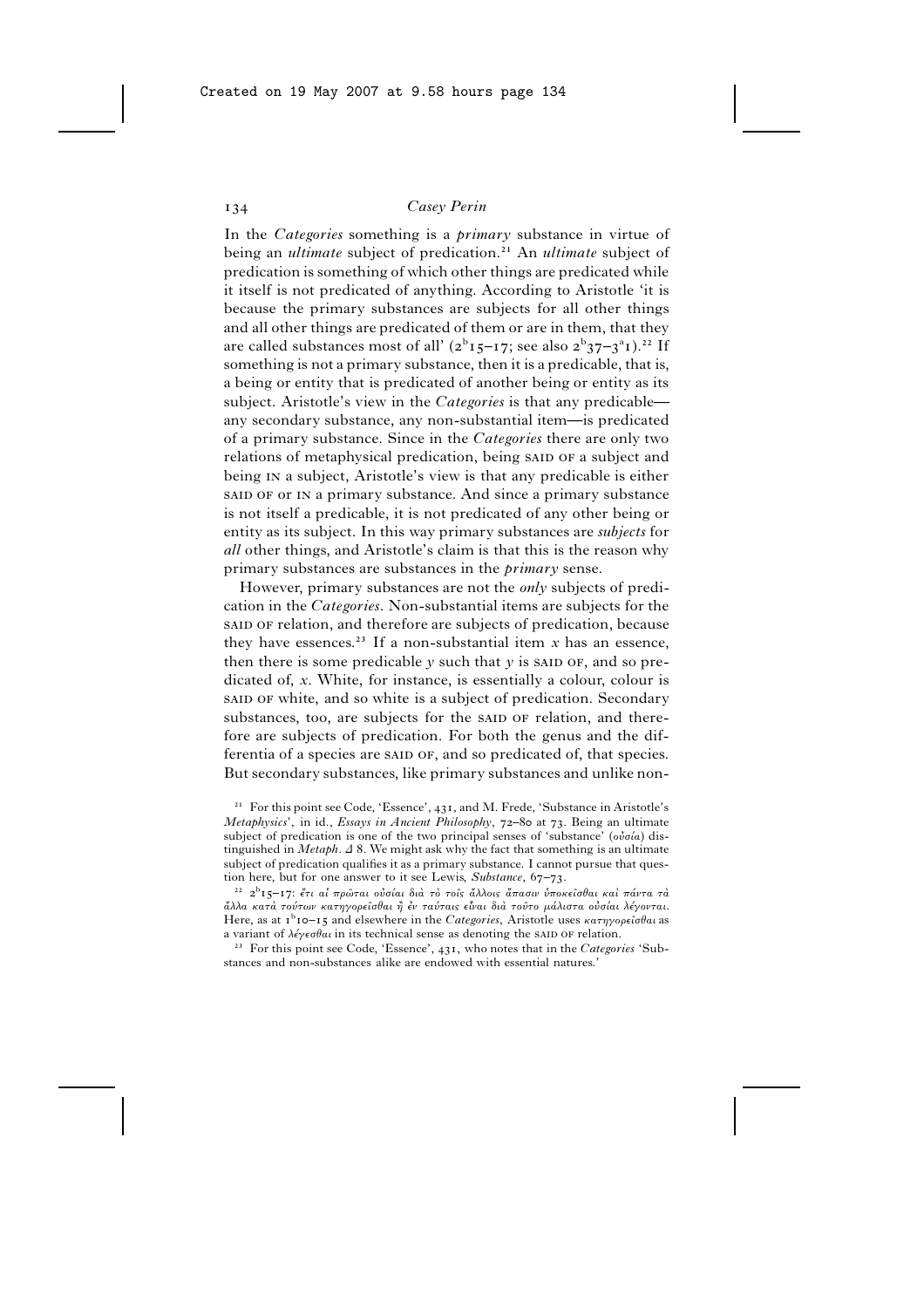substantial items, are also subjects for inherence or the being in relation. After claiming that the species and genera of primary substances satisfy what I have called the disclosure condition for secondary substance, Aristotle continues:

Further  $[\xi_{\tau}t]$ , it is because the primary substances are subjects for everything else that they are called substances most strictly  $\lceil \kappa v \rho \iota \omega \tau \alpha \tau \alpha \partial \nu \sigma \iota \alpha \iota \alpha \rangle$  $\lambda \epsilon \gamma \omega \tau \alpha l$ . But as the primary substances stand to everything else, so the species and genera of primary substances stand to all the rest: all the rest are predicated of these  $\left[\kappa a\tau\dot{a}\tau\dot{\omega}\tau\omega v\gamma\dot{a}\rho\pi\dot{a}\nu\tau a\tau\dot{a}\lambda\dot{\alpha}\pi\dot{a}\kappa\alpha\tau\eta\gamma o\rho\epsilon\hat{c}\tau\alpha l\right]$ . For if you will call the individual human being  $[\tau\delta\nu\tau\psi\alpha\phi\alpha\sigma\psi\sigma\psi]$  grammatical, it follows that you will call both human being and animal grammatical; and similarly in other cases.  $(2^b 37-3^a 6)$ 

Three points are especially important in connection with this passage. First, Aristotle claims here that every non-substantial item every quality, quantity, etc.—is predicated not only of a primary substance but also of the species and genus of that primary substance. Now some non-substantial items—differentiae—are said of the species and genera of primary substances  $(3^22I-4)$ . But with the exception of differentiae, if a non-substantial item is predicated of a species or genus of a primary substance, then it is in that species or genus. So if every non-substantial item is predicated not only of a primary substance but also of the species and genus of that primary substance, then the species and genera of primary substances are, like primary substances, subjects for inherence or the being IN relation. Second, and relatedly, a non-substantial item is in a species or genus if it is in a primary substance that belongs to that species or genus. So if paleness is in Socrates—if it is the case that Socrates is pale—then paleness is also in the species human being and in the genus animal.24 All that is required for a species or a genus to be a subject for inherence is that those primary substances that belong to the species or genus are subjects for inherence.

Third, this passage implies something it does not explicitly state: that the species and genera of primary substances are themselves substances, albeit secondary ones, *because* they are subjects of which all non-substantial items are predicated. The context of the passage makes this implication clear. At  $2^b$ 29–30 Aristotle claims that

<sup>24</sup> See Frede, 'Individuals', 61, for the point that any non-substantial item that is in a subject is in a plurality of subjects. For if a non-substantial item is in a subject, it is in a primary substance; and if a non-substantial item is in a primary substance, then it is also in the species and in the genus of that primary substance.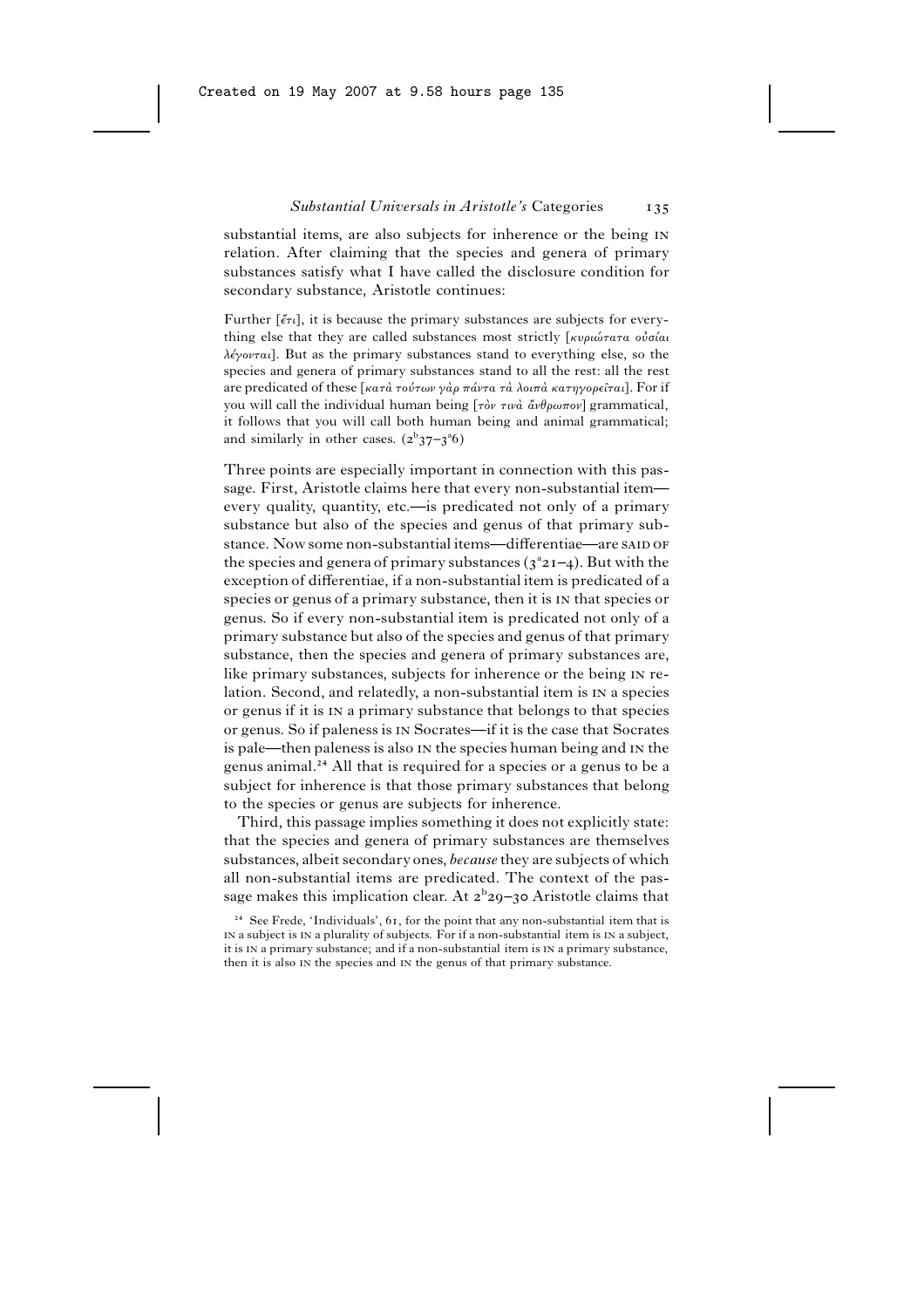among the things predicated of a primary substance only their species and genera are secondary substances. He then  $(2^b$ 30–7) provides an argument for this claim: among the things predicated of a primary substance, only its species and genus 'reveal' or 'disclose' that primary substance. And then  $(2^b \cdot 37)$  our passage begins with the adverb  $\zeta\tau_l$ , and this adverb indicates that Aristotle is offering a second argument for why the species and genera of primary substances, and only these, are secondary substances.<sup>25</sup> This argument comes in two steps. Aristotle first claims that primary substances are substances in the primary sense in virtue of the asymmetric relation in which they stand to everything else: they are subjects of which everything else is predicated while they are not themselves predicated of anything else. He then claims that the species and genera of primary substances stand in this same asymmetric relation to all non-substantial items: they are subjects of which all non-substantial items are predicated while they themselves are not predicated of any non-substantial item. Just as primary substances are substances in the primary sense because they are subjects for everything else, Aristotle implies, so the species and genera of primary substances are themselves substances, albeit secondary ones, because they are subjects for all non-substantial items.

Now, to repeat a point made earlier, with the exception of differentiae, any non-substantial item predicated of a species or genus of a primary substance is in that species or genus. So to imply,

<sup>&</sup>lt;sup>25</sup> See the same use of  $\frac{z}{5}$  at  $2^b$ 15—introducing a second argument for the claim that the species is a substance more than the genus. Ammonius, in his commentary on the *Categories* (43. 15–44. 4 Busse), notices that at  $2^b 37-3^d 6$  Aristotle is offering a second argument for the claim that the species and genera of primary substances, and only these, are secondary substances. Wedin, *Aristotle's Theory of Substance*, 95, misses this point. He writes that the passage at  $2^b 37-3^a 6$  'says neither that species and genera are called *substances* nor that they are substances *secondarily* because of qualifying as subjects . . . It says simply that, as primary substances are subjects, so also, in a certain way, are species and genera subjects. So while  $[3^aI-6]$  offers some kind of contrast between primary substances and their species and genera, it does not contrast the *bases* on which they are *called substances*. This has already been given in  $[2^b$ 30–37]. [3<sup>a</sup><sub>1</sub>–6] simply records the fact that they are subjects to different kinds of items.' Wedin reads the passage from  $2^b29$  to  $3^a6$  in this way because he claims that the adverb  $\epsilon'_{\tau\tau}$  'typically marks a fresh start' and presumably thinks it does so at  $2^{b}37$ . But if at  $2^{b}37$   $\epsilon \tau \iota$  marks a fresh start, that frest start consists in offering a new argument for the claim made at  $2^b29$ –30, viz. that the species and genera of primary substances, and only these, are secondary substances. This point is also missed by R. Bodéüs, Aristote: Catégories (Paris, 2001), 93, who takes the passage at  $2^{b}29-3^{a}6$  to contain two arguments for the thesis that the species and genus of a primary substance are the only things that are essentially predicated of that primary substance.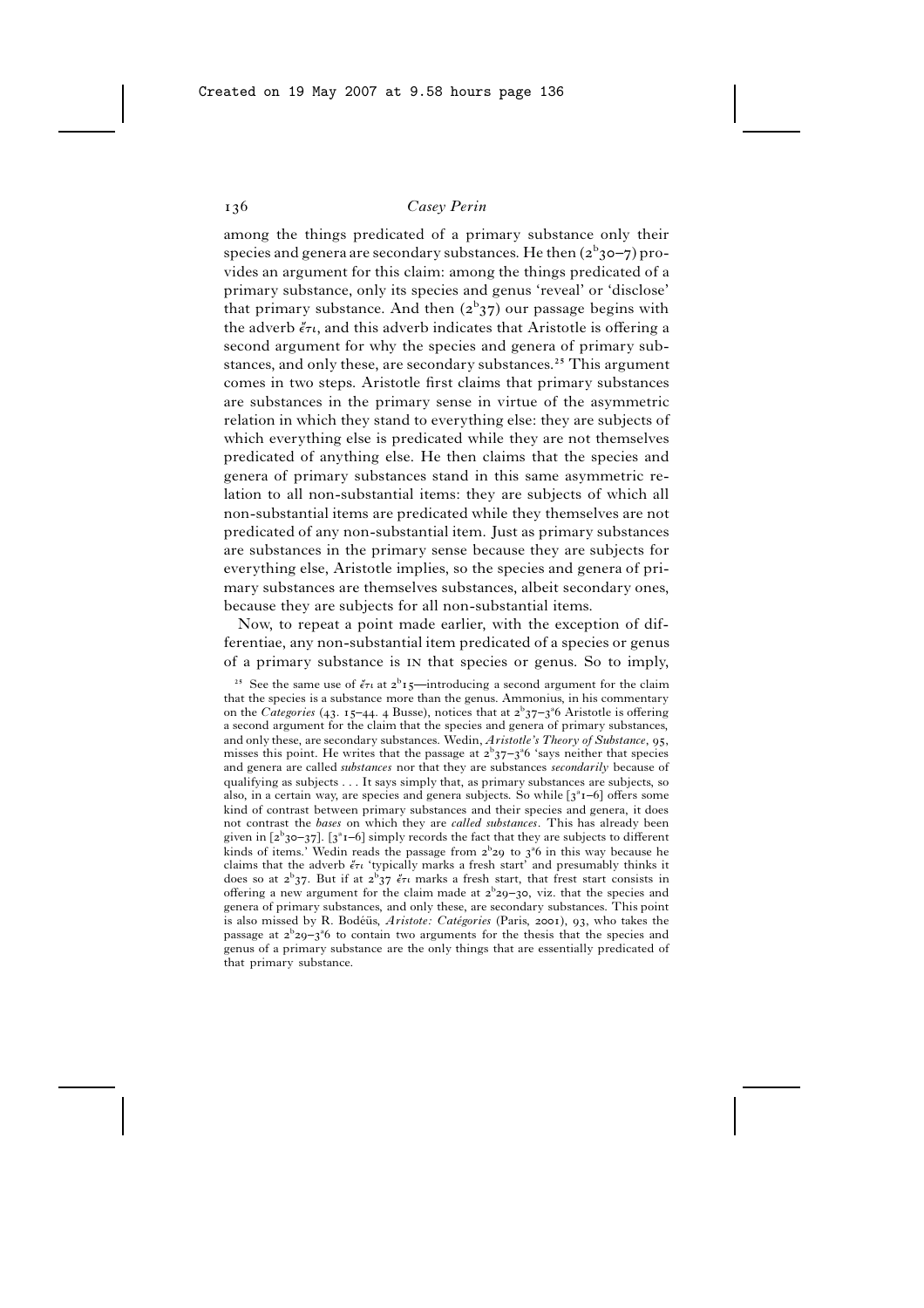as I claim Aristotle does at  $2^{b}37-3^{a}6$ , that the species and genera of primary substances are themselves substances because they are subjects of which all non-substantial items are predicated is to imply that these species and genera are substances because they are subjects for inherence or the being in relation. For clearly Aristotle does not imply here that the species and genera of primary substances are themselves substances because they are subjects for the said of relation. For in the *Categories* both substances and nonsubstantial items are subjects for the sAID OF relation. Since this is so, something cannot be a substance simply in virtue of being a subject for the SAID OF relation. Moreover, in the *Categories* both primary substances *and* their species and genera are subjects for inherence, and they are the *only* subjects for inherence.<sup>26</sup> Being a substance of any sort in the *Categories* is a matter of being a subject for inherence.

It is true, of course, that at  $2^{b}37-3^{a}6$  Aristotle does not say that being a subject for inherence or the being in relation is what makes something a substance. He instead emphasizes there, as I have indicated, that primary and secondary substances share something else, namely, being *ultimate* subjects with respect to *some* domain of items—though not with respect to the same domain of items. For primary substances are ultimate subjects with respect to everything else, while secondary substances are ultimate subjects with respect to all non-substantial items. So it might appear that according to Aristotle at  $2^b 37-3^a 6$  it is not being a subject for inherence or the being in relation, but being an *ultimate* subject with respect to some domain of items, that makes something a substance. It seems to me, however, that this appearance is misleading for at least two reasons. First, in the *Categories* something can be an ultimate subject with respect to some domain of items without being a substance. For non-substantial individuals—those things which are in a subject but are not said of a subject—are ultimate subjects with respect to

<sup>&</sup>lt;sup>26</sup> For the claim that in the *Categories* if  $x$  is in  $y$ , then  $y$  is a substance, i.e. for the claim that substances are the only subjects for inherence, see Ackrill, *Aristotle's* Categories, 76, and cf. Furth, *Substance, Form, and Psyche*, 25. At 4<sup>a</sup>15-16 Aristotle denies that 'that same action, one in number, will be bad and good' ( $\dot{\eta}$   $\alpha\dot{\nu}\tau\dot{\eta}$ )  $\pi\rho\hat{a}\xi\iota s$ καί μία τώ αριθμώ ούκ έσται φαύλη και σπουδαία). As D. Devereux, 'Inherence and Primary Substance in Aristotle's *Categories*' ['Inherence'], *Ancient Philosophy*, 12 (1992), 113–31 at 128 n. 24, notes, Aristotle's remark might be taken to imply that certain things, e.g. bravery, can be predicated of an action, and so actions and other non-substantial items can be subjects for inherence.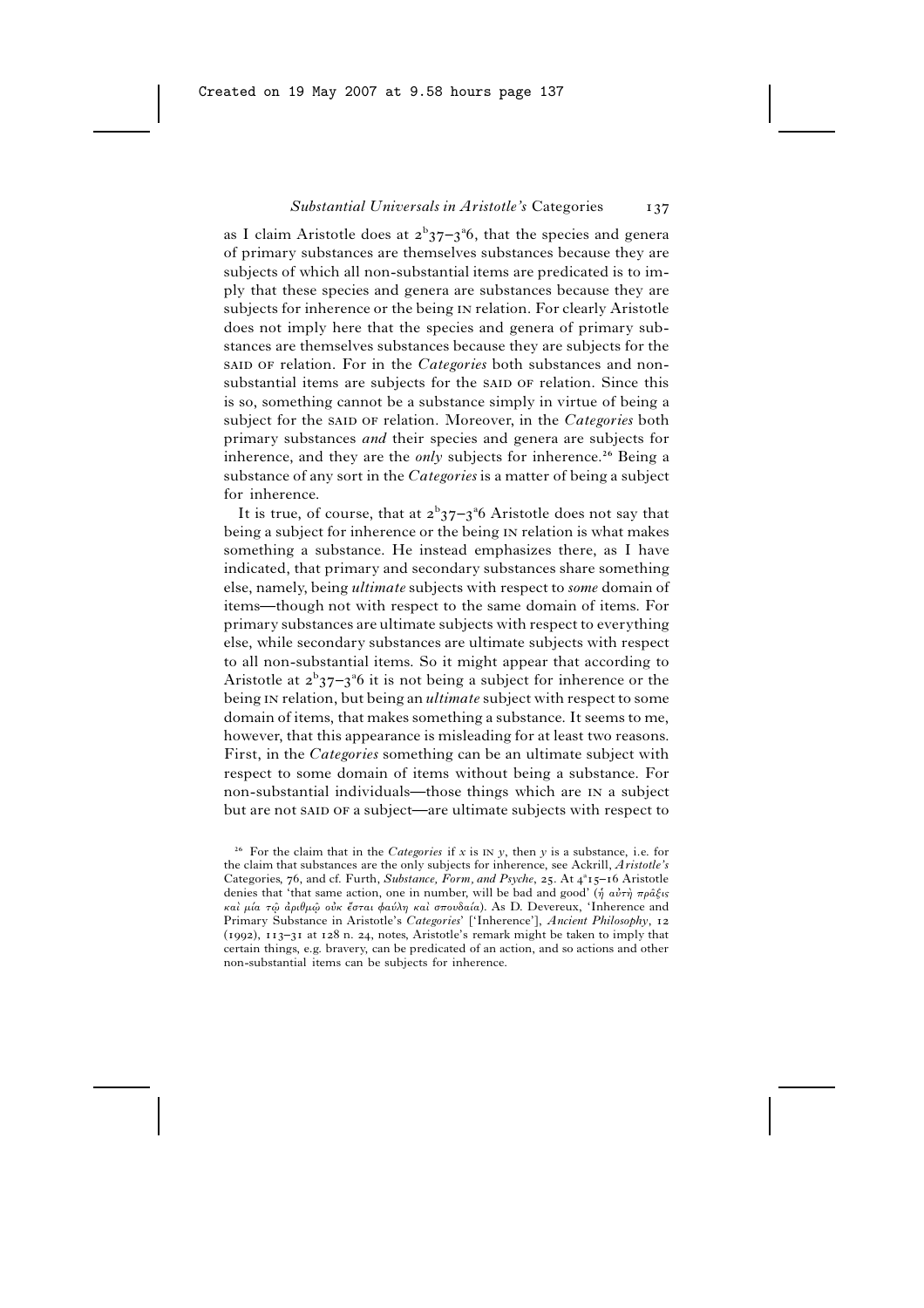their species and genera: the latter are predicated of the former, but the former are not predicated of the latter.

Second, and more importantly, it is necessary to distinguish, as it seems to me Aristotle does, what it is that makes something a substance rather than a non-substantial item from what it is that makes a substance more or less a substance. Although something is a substance because it is a subject for inherence or the being in relation, in the *Categories* some subjects for inherence are substances more than others. So while something's status as a substance is a matter of its being a subject for inherence, something's place in the hierarchy of substances is a function of the predication relations in which it stands to other substances. For any two substances *x* and *y*, if *y* is said of *x* and *x* is not said of *y*, then *x* is a substance more than *y*. A primary substance is a substance more than its species or genera because they are said of it, but it is not said of them. And, as Aristotle explains at  $2^{b}15-22$ , Socrates' species is a substance more than his genus because his genus is said of his species but his species is not said of his genus. (Matters are in fact more complicated, however, since the formula I have given here specifies a sufficient, but not a necessary, condition for one substance being a substance more than another substance. For in the *Categories* there are cases in which both *x* and *y* are substances, *x* is a substance more than *y*, *x* is not predicated of (and so not said of)  $y$ , but  $y$  is not predicated of (and so not said of) *x*. So, for instance, Bucephalus, a primary substance, is a substance more than the species human being to which he does not belong and which is not predicated of (and so not SAID OF) him. The following formula is required to capture this kind of case: for any two substances *x* and *y*, if there is some substance *z* such that *y* is said of *z*, and there is no substance *w* such that *x* is said of *w*, then  $x$  is a substance more than  $y$ .) So on my account the fact that primary substances are ultimate subjects for *everything else*—that is, the fact that they are subjects for secondary substances as well as non-substantial items—is relevant not to the status of primary substances as *substances* but to their status as *primary* substances. And, in fact, at  $2^{b}37-3^{a}1$  (and cf.  $2^{b}15-17$ ) Aristotles cites the fact that primary substances are ultimate subjects, and therefore are subjects for both secondary substances and non-substantial items, not as the reason why primary substances are (or are called  $(\lambda \epsilon \gamma o \nu \tau a \iota)$ ) substances but as the reason why they are (or are called) substances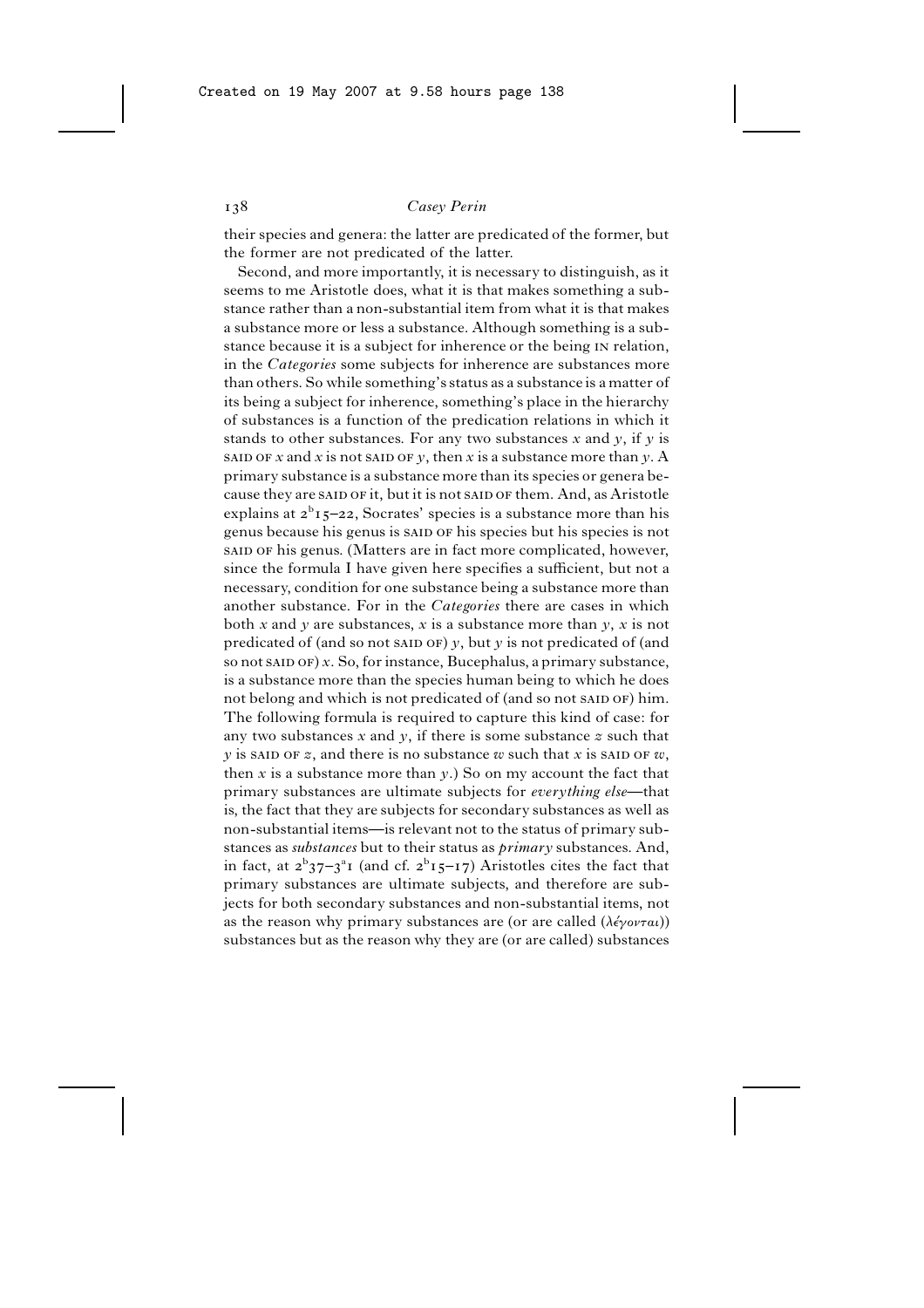*most strictly* (κυριώτατα), i.e. why they are (or are called) *primary* substances.

Two additional points are worth making in this context. First, according to Aristotle in the *Categories* all and only substances are able to receive contraries ( $\tau \hat{\omega} \nu$  *έναντίων* δεκτικόν).<sup>27</sup> For this reason we might say that for Aristotle something is a substance *because* it is able to receive contraries. But in saying this we are saying no more than that something is a substance because it is a subject for inherence. For to say that *x* is able to receive contaries *F* and *G* is just to say that it is possible for both *F* and *G* to be in *x* (though not necessarily at the same time.) Second, the claim that in the *Categories* something is a substance because it is a subject for inherence is not to be confused with the claim Aristotle makes at  $3^2$ 7–8 that 'Not being IN a subject is something common to all substances' (κοινόν δέ κατά πάσης ούσίας το μή έν ύποκειμένω είναι). In making the latter claim Aristotle is *not* making a claim about why something is a substance. For since, as he himself notes, not being in a subject is a characteristic not only of substances but also of differentiae  $(3^a 21-2)$ , and since differentiae are not substances, it cannot be his view that something is a substance because it is not in any subject.<sup>28</sup>

But why, according to Aristotle, are the species and genera of primary substances subjects for inherence? Why is it that, as Aris-

27 Though I am inclined to think that this is *not* the claim Aristotle makes in claiming at  $4^a$ 10–11 (and  $4^a$ 16–17) that it is (or is thought to be) μάλιστα ΐδιον of substance that, being the same and one in number, it is able to receive contraries (ταύτον και εν άριθμω όν των εναντίων είναι δεκτικόν). The scope of Aristotle's claim here seems to be restricted to primary substances. For at 4<sup>ª</sup>29-30 Aristotle explicates his claim that substances are able to receive contraries by claiming that they do so by themselves changing (αύτὰ μεταβάλλοντα), and that is the way in which primary, but not secondary, substances are able to receive contraries. So Aristotle's claim at 4A10–11 seems to be that what is distinctive of *primary* substance is that among things that are the same and one in number it alone is able to receive contraries.

<sup>28</sup> So here I disagree with G. B. Matthews, 'Aristotelian Categories', in G. Anagnostopoulos (ed.), *A Companion to Aristotle* (forthcoming), who writes that 'Not being in a subject makes something a substance (*ousia)* . . . Because man and horse are not in any subject, they, too, count as substances, along with Socrates and Bucephalus.' Note that when in chapter 5 of the *Categories* Aristotle defines secondary substances, he does *not* (as he does in the case of primary substances) do so by reference to the predication relations introduced in chapter 2. In particular, he does not define a secondary substance as what is SAID OF but not IN a subject. (He instead defines secondary substances as the species and genera of primary substances.) The reason for this may be, as Ackrill, *Aristotle's* Categories, 81–2, noted, the fact that for Aristotle in the *Categories* some entities or beings that are SAID OF but not IN a subject—namely, differentiae—are *not* substances.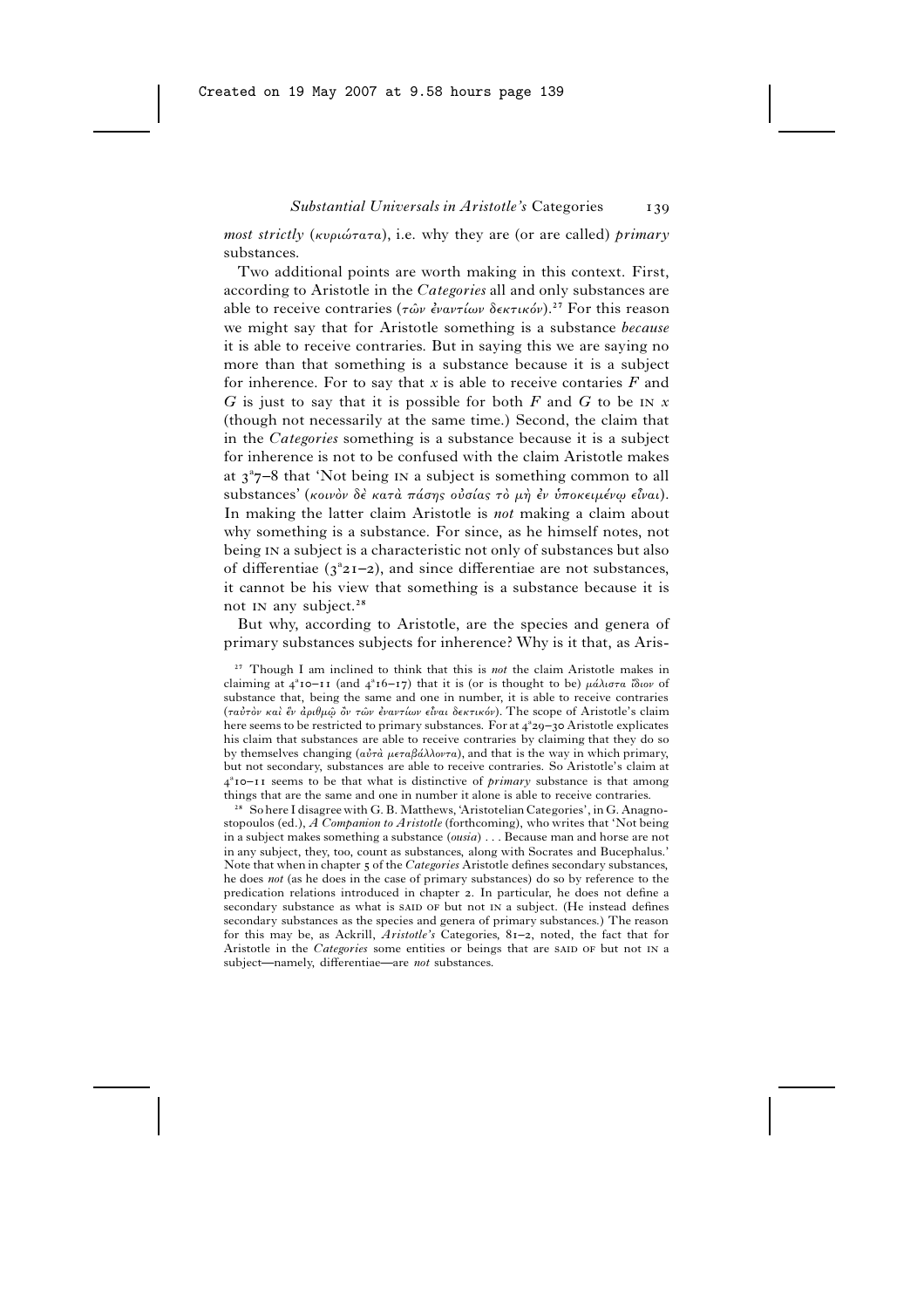totle claims, if a non-substantial item is in Socrates, it is also in the species human being and the genus animal  $(3<sup>a</sup>1-6)$ ? Aristotle can answer this question only by appealing to the relation in which a species or genus stands to the primary substances that belong to it. It is Aristotle's view in the *Categories* that a primary substance is a subject for inherence, and that the species and genera of a primary substance are themselves subjects for inherence because they are what that primary substance is essentially. But this is just the view that the species and genera of primary substances are subjects for inherence in virtue of satisfying what I have called the disclosure condition for secondary substance: mention of its species or genus constitutes a correct answer to the question 'What is it?' asked about a primary substance. Socrates, for example, is essentially a human being. According to Aristotle, if it is true that

(1) Socrates is pale,

then it is also true, and true in virtue of the fact that Socrates is pale, that

(2) Human being is pale.

For Aristotle (2) is not equivalent to, though it does imply,

(3) A human being is pale.

(3) asserts that paleness is in some member or other of the species human being. (2), by contrast, asserts that paleness is in the species human being itself. (2) is true because the species human being is what some primary substance (Socrates) is essentially and paleness is in that primary substance. To be clear: the view I am attributing to Aristotle in the *Categories* is that the species and genera of primary substances are themselves substances *not* because they are what primary substances are essentially, but because being what primary substances are essentially they, like primary substances, are subjects for inherence. But their status as subjects for inherence is parasitic on the status of primary substances as subjects for inherence. For a species or genus is a subject for inherence only because those primary substances that belong to it are subjects for inherence. Moreover, the various non-substantial items that inhere in a species or genus do so only because those same non-substantial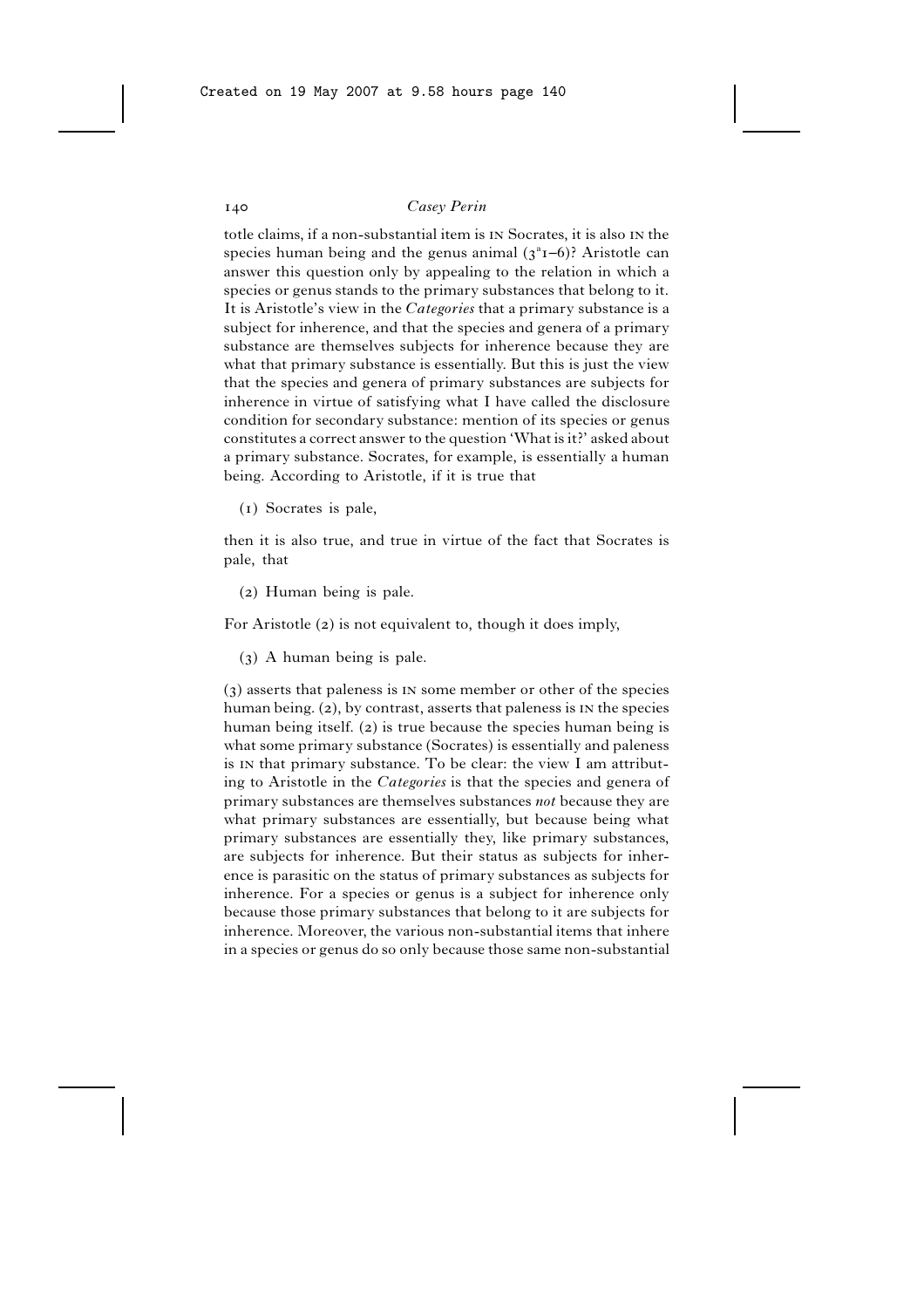items inhere in primary substances that belong to that species or genus.29

If any non-substantial item that is in a primary substance is in the species and genus of that primary substance as well, then it is possible for contraries (τὰ ἐναντία)—incompatible qualities, quantities, or other non-substantial items—to be in a species or genus at one and the same time. If, for example, at time *t* Socrates is pale and Callias is dark, then at *t* the qualities paleness and darkness are both in the species human being and the genus animal. But now, it might be argued, it is a condition of something's being a genuine subject for inherence that it is *not* possible for contraries to be in that thing at one and the same time. Since the species and genera of primary substances fail to satisfy this condition, they are not genuine subjects for inherence.<sup>30</sup> And if this is so, then it is not the case that the species and genera of primary substances are themselves substances in virtue of being subjects for inherence.

This argument, however, is not one Aristotle accepts in the *Categories*. His view there is not

(A) If *x* is a subject for inherence, then it is not possible for contraries to be in *x* at one and the same time.

but rather

(B) If *x* is a subject for inherence that is 'one in number' ( $\epsilon v$  $d\rho_l(\theta\mu_0)$ , then it is not possible for contraries to be in *x* at one and the same time.

For Aristotle in the *Categories* the truth of (B) does not entail the truth of (A) because not all subjects for inherence are 'one in number'. Aristotle writes that 'It seems most distinctive of substance that being the same and one in number (ταὐτὸν καὶ ἐν ἀριθμῷ) it is able to receive contraries'  $(4^a \text{io}-1)$ , and he explains that a substance that is 'one in number' receives contraries by changing  $(4^229 -$ 30). So, for instance, someone who is pale at one time becomes ( $\sqrt{\nu}$ γνεται) dark at a later time. The clear implication of Aristotle's remarks here is that it is not possible for contraries at one and

<sup>&</sup>lt;sup>29</sup> On this point—that any case of inherence that has a species or genus as its subject is grounded in a case of inherence that has a primary substance that falls under the species or genus in question as its subejct—see Lewis, *Substance*, 64–6.

<sup>30</sup> See Wedin, *Aristotle's Theory of Substance*, 98–100, for this argument.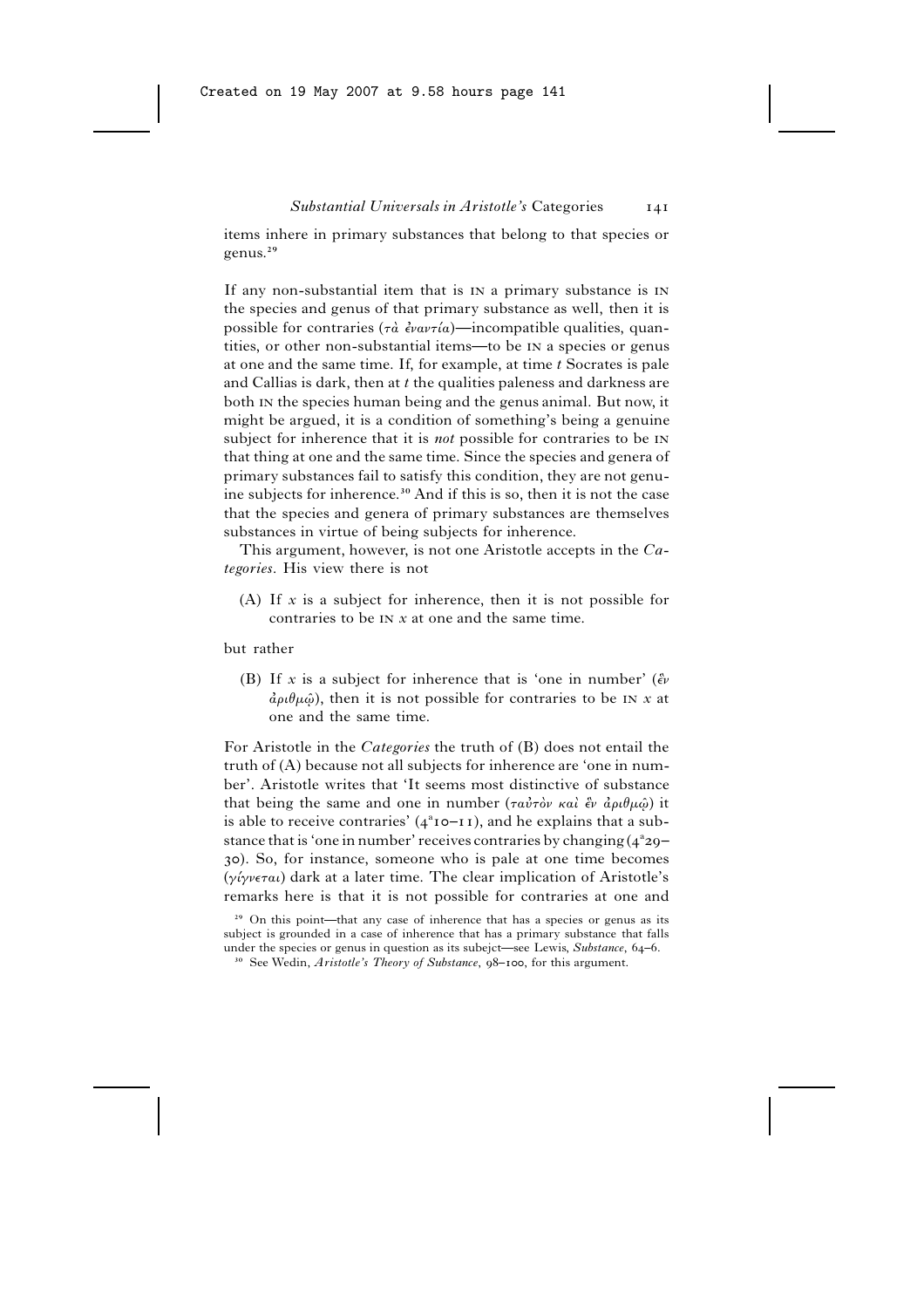the same time to be in a substance that is 'one in number'. For if that were possible, then, contrary to what Aristotle claims here, it would be possible for a substance that is 'one in number' to receive contraries *without* changing. Since Aristotle elsewhere  $(3^b10-13)$ claims that a *primary* substance is 'one in number', his view is that it is not possible for contraries to be in a *primary* substance at one and the same time.

But it is also Aristotle's view that, unlike primary substances, their species and genera are *not* 'one in number'. For Aristotle writes that 'things that are individual and one in number  $[\tau \alpha \ \alpha \tau \omega \mu \alpha]$ καί έν άριθμ $\hat{\omega}$ ] are, without exception  $[\hat{\alpha}\pi\lambda\hat{\omega}_s]$ , not said of any subject  $\lceil \kappa \alpha \tau \rceil$  ούδενός ύποκειμένου λέγεται], but nothing prevents them from being in a subject' ( $1<sup>b</sup>6-8$ ). So if *x* is 'one in number', there is no *y* such that *x* is sAID OF  $y$ .<sup>31</sup> But the species of a primary substance is SAID OF the primary substances that belong to it; and the genus of a primary substance is said of both its species and the primary substances that belong to those species. So, according to Aristotle, neither the genus nor the species of a primary substance is 'one in number'. If this is so, and given that the species and genera of primary substances are subjects for inherence, then for Aristotle not all subjects for inherence are 'one in number'.

On Aristotle's view in the *Categories*, then, the species or genus of a primary substance is *both* a subject for inherence, and for this reason a substance, *and*, being a universal, a predicable predicated of (SAID OF) a plurality of subjects. The non-substantial items that inhere in the species or genus of a primary substance are *all* of those non-substantial items that inhere in the primary substances of which that species or genus is predicated. As a result the species or genus of a primary substance, unlike a primary substance itself, is a subject for inherence in which contraries can inhere at one and the same time. This view obviously invites a question that, as far

<sup>&</sup>lt;sup>31</sup> This claim seems to be the import of Aristotle's remarks at  $3<sup>b</sup>13-18$  as well. For if κατά πολλών λέγεται at  $3<sup>b</sup>$ 17 denotes the said of relation, as it does in chapter 2 of the *Categories*, then according to Aristotle in this passage a necessary condition for something's being 'one in number' is *not* that it is not predicated of a plurality of subjects, i.e. neither in nor said of a plurality of subjects, but rather that it is not said of a plurality of subjects. If this is right, then *contra* Devereux, 'Inherence', 114–16, Aristotle's remarks at  $3<sup>b</sup>10-18$  are at least compatible with the view that a non-substantial individual—an item that is IN a subject but not SAID OF any subject is *both* 'one in number', and therefore an individual, *and* predicable of a plurality of subjects in so far as it can be in a plurality of subjects. Cf. Frede, 'Individuals', 53–4.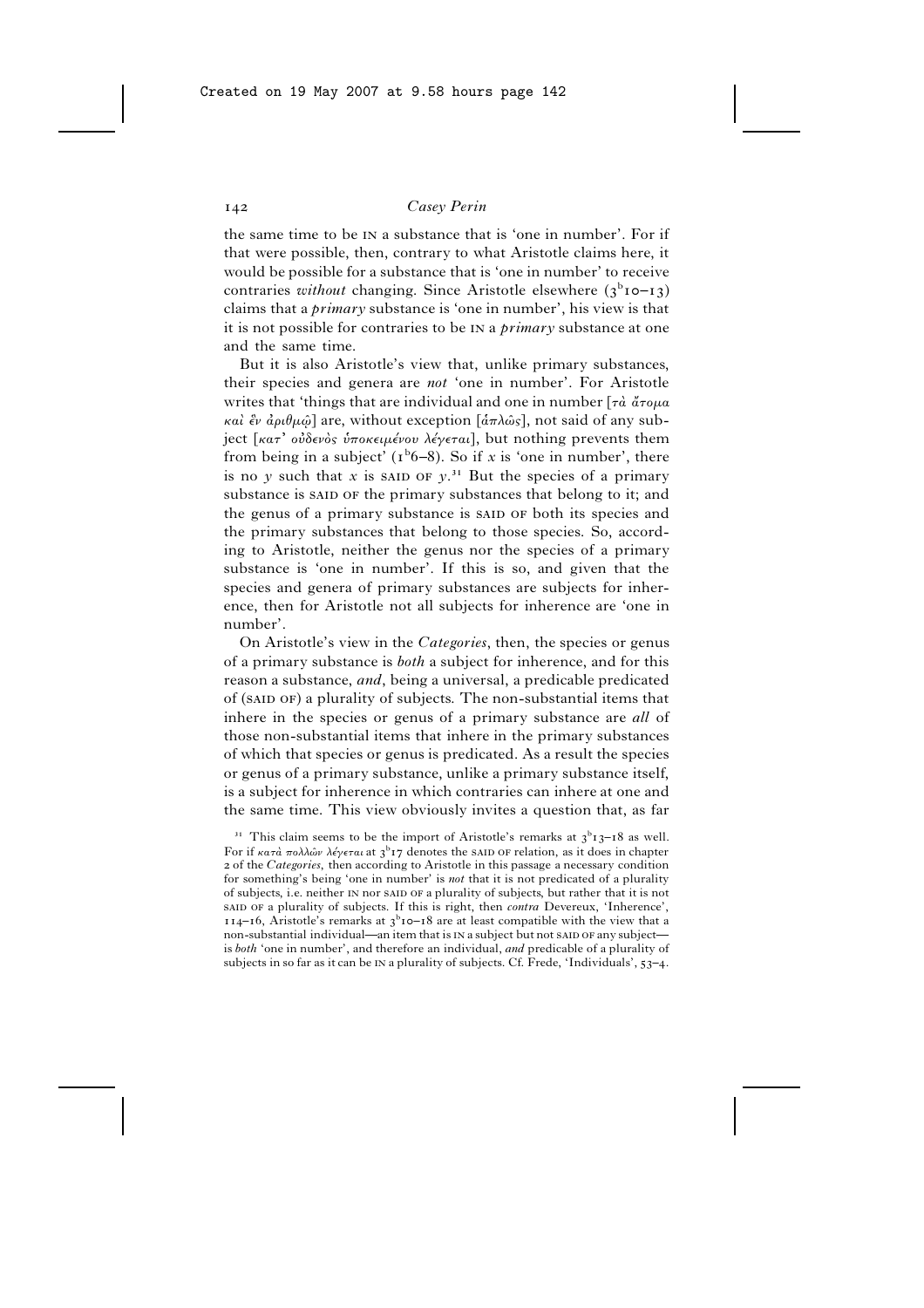as I know, no commentator has yet answered: what kind of being or entity could *this* be?

*The University of Massachusetts*

#### BIBLIOGRAPHY

- Ackrill, J. L., *Aristotle's* Categories *and* De interpretatione [*Aristotle's* Categories] (Oxford, 1963).
- Bodéüs, R., *Aristote: Catégories* (Paris, 2001).
- Code, A., 'Aristotle: Essence and Accident' ['Essence'], in R. Grandy and R. Warner (eds.), *Philosophical Grounds of Rationality: Intentions, Categories, and Ends* (Oxford, 1986), 411–39.
- 'On the Origins of Some Aristotelian Theses about Predication' ['Origins'], in J. Bogen and J. McGuire (eds.), *How Things Are* (Dordrecht, 1985), 101–31.
- Cohen, S. M. and Matthews, G. B. (trans.), *Categories*, in S. M. Cohen, P. Curd, and C. D. C Reeve (eds.), *Readings in Ancient Greek Philosophy: From Thales to Aristotle*, 3rd edn. (Indianapolis, 2005), 656–62.
- Devereux, D., 'Inherence and Primary Substance in Aristotle's *Categories*' ['Inherence'], *Ancient Philosophy*, 12 (1992), 113–31.
- Frede, M., 'Individuals in Aristotle' ['Individuals'], in id., *Essays in Ancient Philosophy* (Minneapolis, 1987), 49–71.
- 'Substance in Aristotle's *Metaphysics*', in id., *Essays in Ancient Philosophy* (Minneapolis, 1987), 72–80.
- Furth, M.,*Substance, Form, and Psyche: An Aristotelian Metaphysics* [*Substance, Form, and Psyche*] (Cambridge, 1988).
- Granger, H., 'Aristotle on Genus and Differentia' ['Aristotle'], *Journal of the History of Philosophy*, 22 (1984), 1–24.
- Irwin, T. H., *Aristotle's First Principles* (Oxford, 1988).
- Lewis, F., *Substance and Predication in Aristotle* [*Substance*] (Cambridge, 1991).
- Mann, W. R., *The Discovery of Things: Aristotle's* Categories *and their Context* [*Discovery*] (Princeton, 2000).
- Matthews, G. B., 'Aristotelian Categories', in G. Anagnostopoulos (ed.), *A Companion to Aristotle* (forthcoming).
- and Cohen, S.M., 'The One and the Many', *Review of Metaphysics*, 21 (1968), 630–55.
- Menn, S., 'Metaphysics, Dialectic, and the *Categories'*, *Revue de métaphysique et de morale*, 100 (1995), 311–37.